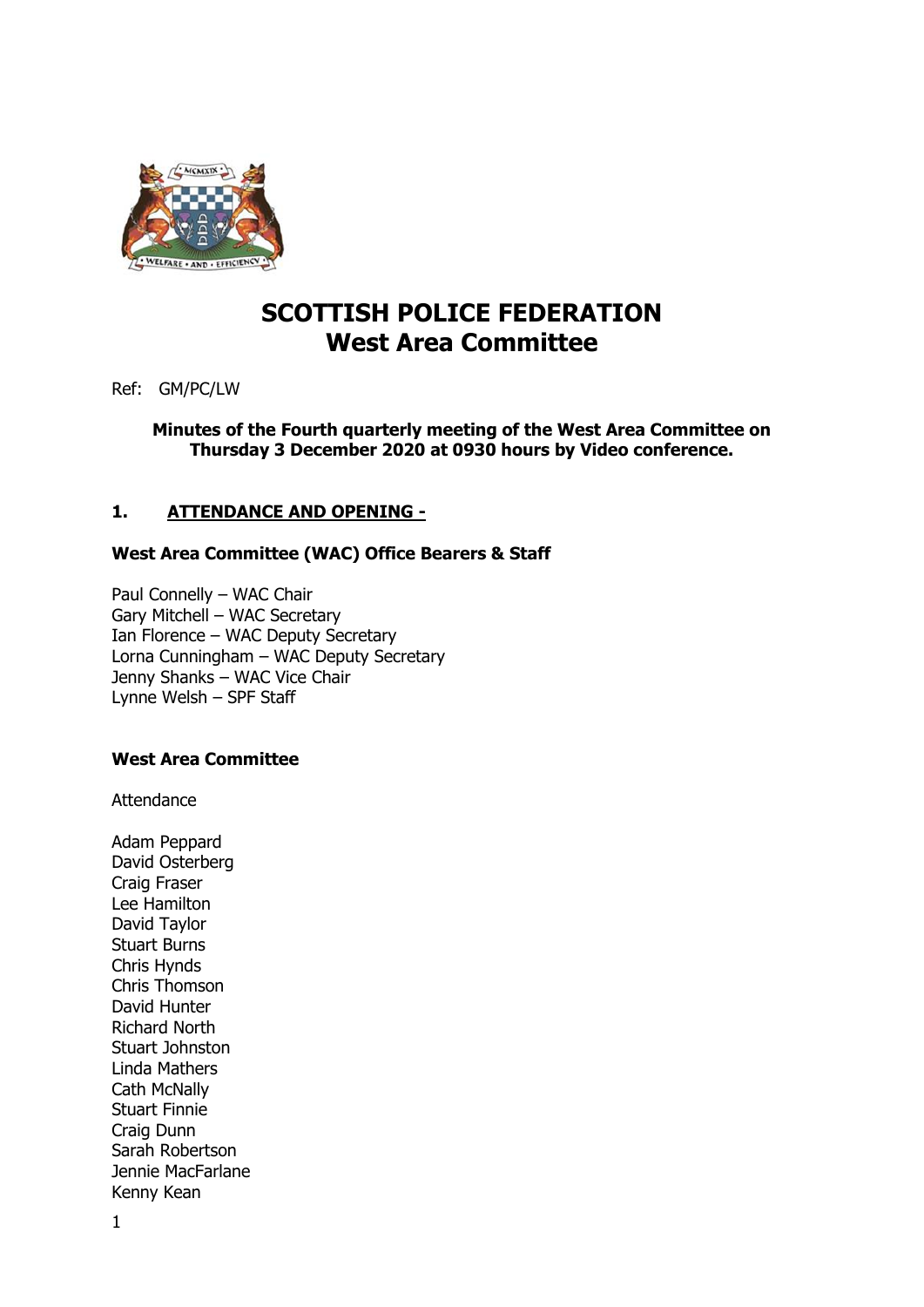Michael McConnell Dougie Chalmers Pamela Macfarlane David Carmichael Stephen Gray Iain Gray Marketa Hola Stewart Gailey Dougie McKinlay Steven Bryson Gerry Welsh Gordon Cummings Elaine Sutherland Lynne Gray Fiona Tyers

Apologies were received from the following members:

Michael McCaughey Gary Diver Fiona Levett Alistair Mackinnon Eddie Mather David Somerville Campbell Smith Jonathan Watters James Mutter Hugh Burns Claire Duffy Chloe Rice Gemma Mazur

The WAC Chair opened the meeting and welcomed the members. He extended a special welcome to the newly elected representatives;

Lanarkshire – Q Division PC Craig Dunn PS Michael McConnell PS Steven Bryson

Ayrshire – U Division PS Chris Hynds

He also advised the members that Linda Mathers was now representing G Division (South).

As per the SPF Rules, the Standing Orders took effect as soon as the meeting opened and would remain in place throughout the meeting. The WAC Chair advised the members that ACC Johnston would be joining the meeting at 1030 hours.

The Chair confirmed that agenda papers and pre read material had been circulated in advance of the meeting. He requested that members did not record the meeting.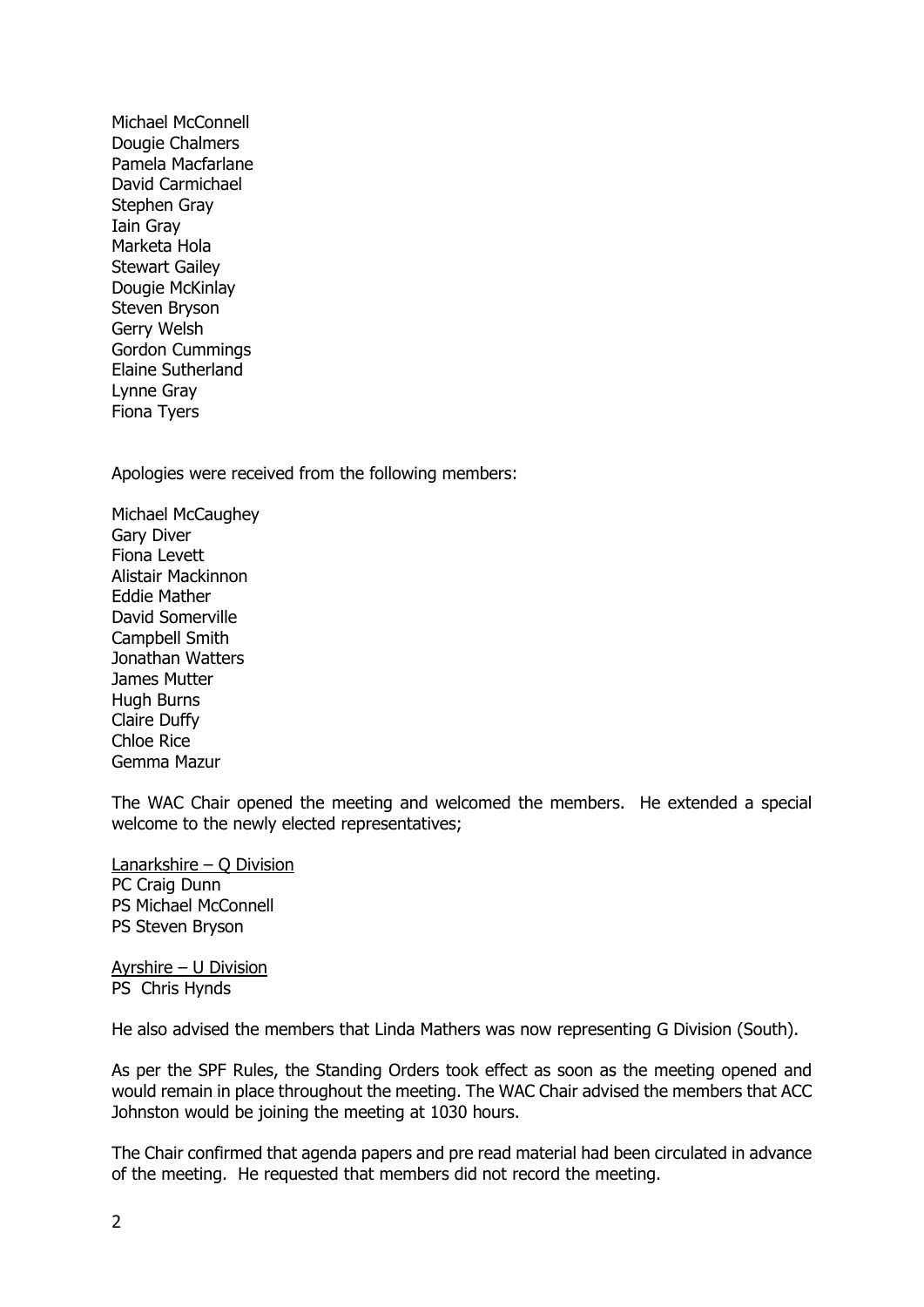# 2. **SEPARATE COMMITTEE MEETINGS**

The separate Committee meetings did not take place on this occasion due to the current pandemic and format of the meeting.

# 3. **MINUTES OF PREVIOUS MEETING AND ACTIONS**

The minutes of the meeting of 3 September had been circulated to the Committee in advance of the meeting and were approved as a true record.

The Actions from the previous meeting had been addressed and members were updated.

1. Custody / CJSD

Dep. Secretary (Health & Safety) to speak to CJSD regarding officers still waiting lengthy times with prisoners needing processed during handover periods.

Update - WAC Deputy Secretary (H&S) has contacted CJSD and raised the concerns. They have looked into this and any teething issues with pilots should now be resolved. Any specific issue should be emailed to the WAC Deputy Secretary (health & safety) and it will be raised with the relevant Cluster Insp.

### CLOSED

2. Re Promotion process.

Lack of transparency with sift highlighted. Request to find out what marking system is used and report back to WAC.

### Update

The matter has been raised at the Local Policing Commanders meeting in respect of the confusion with the sifting of applications and the scoring process.

3. Invite to Assistant Chief Constable (ACC) & Separate Committee meetings

In respect of the December WAC Meeting, the WAC Chair advised members that there is the potential to hold separate meetings if they are required. He also advised that an invitation will be extended to the ACC to join the meeting at some point to address the Committee or take questions.

Update – Invitation extended to the ACC for December WAC Meeting.

CLOSED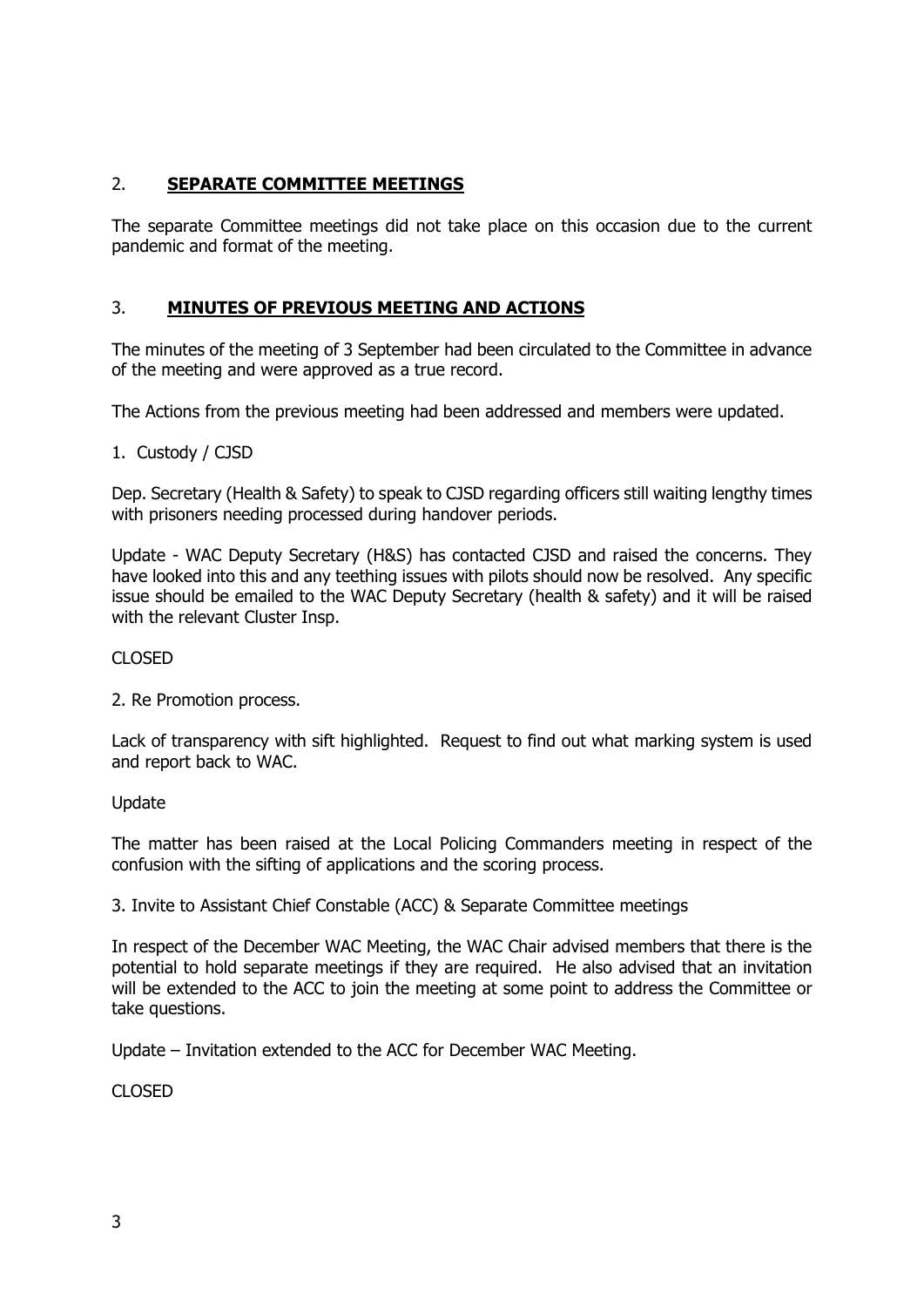# 4. **LEGAL ADVICE AND ASSISTANCE**

The WAC Secretary reported that 17 files had been submitted to SPF Legal since the last WAC Meeting

Criminal Legal Defence x 6 Employment Dispute x 5 Injury on duty x 2 Discrimination x 1 Misconduct x 2 Other x 1

This does not include any that may have been sent to SPF Legal direct.

### 5. **DIVISIONAL REPORTS**

Each Division was requested to submit a brief report on the issues in their division to the WAC Chair in advance of the meeting.

Under the new procedures the following divisional reports were received;

### **Area 8 – Argyll and West Dunbartonshire**

The last meeting with Senior Management took place on 13 November 2020.

**Conduct** 

Two cases at present – one of which has still to be heard after being reported in January, the case being put back until February. COVID delays causing additional hardship for those involved.

Health & Safety (H & S)

Clydebank H&S check completed, waiting on dates for Helensburgh and Dumbarton.

Division has paid to cover the cost of the flu jab

Work has been done with Senior Management to address low number of near miss/accident/use of force reports.

A number of issues raised regarding custody arrangements in Argyll. Reps expressed concerns that it is only a matter of time before a serious incident occurs in the now routine transfer of prisoners over long distances over some of the country's most remote and dangerous roads. Areas often left with no cover as all available officers are involved in prisoner transfer. A number of suggestions were put forward.

Division struggling with response cars, routinely using personal carriers for patrol duties. No alternatives been identified.

Tasers coverage expected to roll out in Argyll next year.

Oban office closed for renovations, prisoners now been sent to Lochgilphead.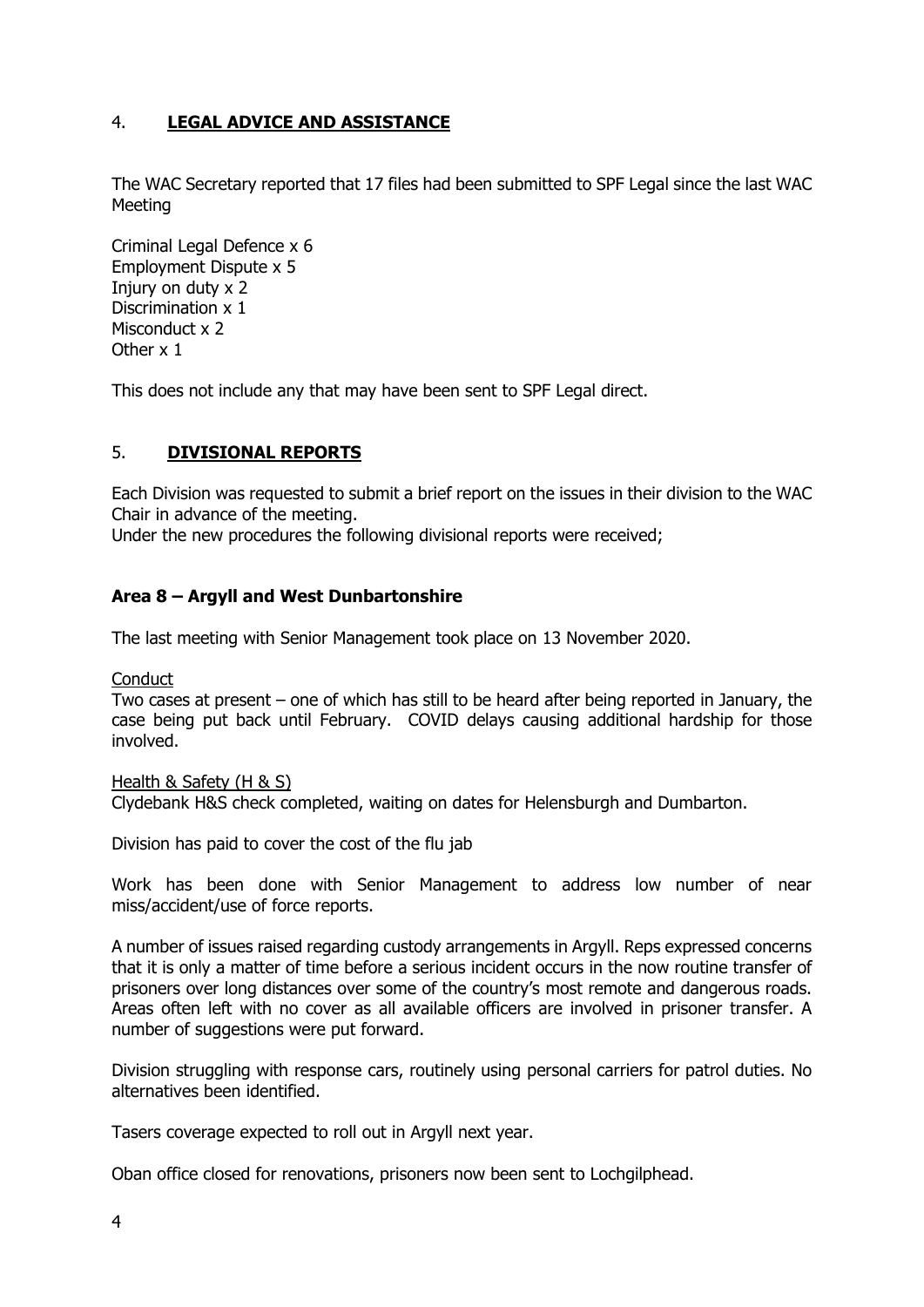### Miscellaneous

Officers complaining regarding the availability of diploma places and the perception of a lack of transparency in selection. Management does not share these concerns.

Concerns raised that there is a lack resilience for front facing officers and that the division is not prepared for a high absence rate on response shifts also not shared despite warnings that the current circumstances coupled with double annual leave period will exacerbate the situation. Management appear reluctant to deploy office based officers/PST to backfill despite this.

MOD Police have and are continuing to recruit, and it is expected that several officers from L division will hand in their notice in the next few weeks in order to start with them. Over the last 5 years, the division has lost a significant number of officers to the MOD Police.

### **Area 9 - Ayrshire**

Meeting held with Senior Leadership Team (SLT) on 2 October 2020

### Assaults

Persons who assault officers not being held in custody. This sends a message to the officers involved and to the court. Police Scotland have to treat this seriously if they expect the courts to.

SLT were equally concerned by recent examples given and have been advised due to presumption of liberty, this leads to most accused not just those arrested for assaults on police to released. However, they stated that they feel when individual circumstances merit then the accused should be released on police undertaking.

Police assaults are still being plead away or dropped. Examples to be sourced.

### Officers on restricted duties

Assured that all posts are advertised and that persons on restricted duties should return to their original post at the conclusion of this, provided no issues prevent this.

### Officers being given unlawful orders/advice re warrants.

Issues regarding advice re warrants. SLT stated they had checked and were satisfied that this was not the case. Reps stated that email content seemed to differ to shifts and supervisors.

### Christmas period

Christmas Day and New Years day falling on midweek days, yet the frontline who work shifts and weekends all year round are expected to fulfil numbers.

Reps were concerned that every year the onus of this responsibility falls on Response/CP and this could and should be shared by officers within office roles who are operationally fit.

It was felt that some officers choose to work on the frontline (response and CP) throughout their service and therefore are disadvantaged by this. Also some officers have been within office roles for extended periods and are by default then continually getting the holiday season to spend with families.

General cleanliness of the office and condition of some areas are not up to standard. General poor condition of some offices, especially Ayr and Kilmarnock, needing repainted/general maintenance. Cleaning still not up expected standards.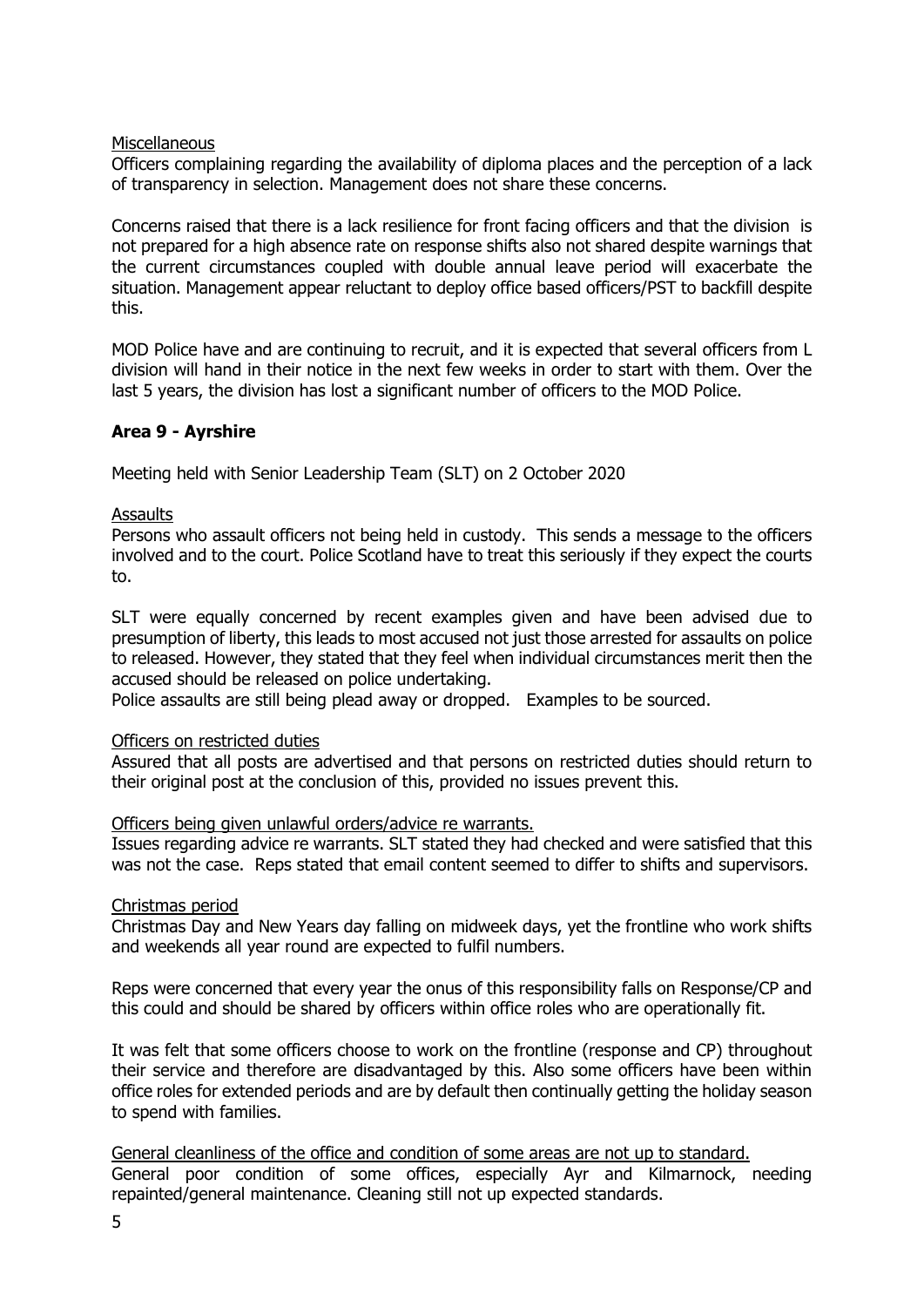SLT stated they would again pass concerns regarding this to the janitorial supervisor and would look into where areas of building needed work and where finances will allow this to take place.

### Current missing person guidelines and the interpretation of this.

Issues surrounding Young person's units still coding persons as green and with no concern yet contacting the police to advise and are thereafter surprised when police attend to take Misper report. Further liaison with units to be undertaken and fed back when complete.

### Diary calls

Diary calls, incident of domestic assault/ threatening with weapons should not be a diary call and require an immediate response. Also calls that can be dealt with by way of phone calls still coming through.

Diary calls being made for incidents that should be prompt calls given potential risk to persons or calls being put on that are not prompt and should be either dealt with by resolution team or diary appointment. Examples given..

### COP26

Division to ensure that officers with children and two serving parents are given the appropriate shifts to allow childcare. This was facilitated during lockdown and there is no reason we cannot allow first line managers to make provisions for this.

Assured by SLT that welfare of officers should be catered for when it is clear they will require this and to be managed by First Line managers and Op Urram.

#### New Government restrictions

Readdressing how we respond/investigate in light of new Government restrictions. Changes took place initially but it is now business as usual. Given the latest restrictions in place and the likelihood of this continuing for some time, reps asked if this was being reviewed and assessed.

This is ongoing and when confirmed this will be disseminated to officers.

### **Warrants**

Procurator Fiscal (PF) not wishing to contact the Sheriff at night as they do not wish to disturb them, this leaves officers standing by a loci all night when the enquiry could be pursued and loci stood down. Losing officers in our division when not needed.

Concerns that officers were standing by loci's as the PF did not "wish to disturb the on call sheriff". Examples of this given. Issues if the Sheriff is on call then the PF should be contacting them for warrants. It was confirmed talks with the PF principal regards this and will feedback.

### Closure of Ayr Office

Closing Ayr for October and November, no discussion with local custody staff or LP. This leaves officers having to make longer trips with prisoners and leaves resources short in that area for longer.

Officers from custody raised issues re the closure of Ayr during October/ November with no consultation with them on the effect this will have and the fact officers could now be driving with custodies for longer periods resulting in resources being taken away for longer.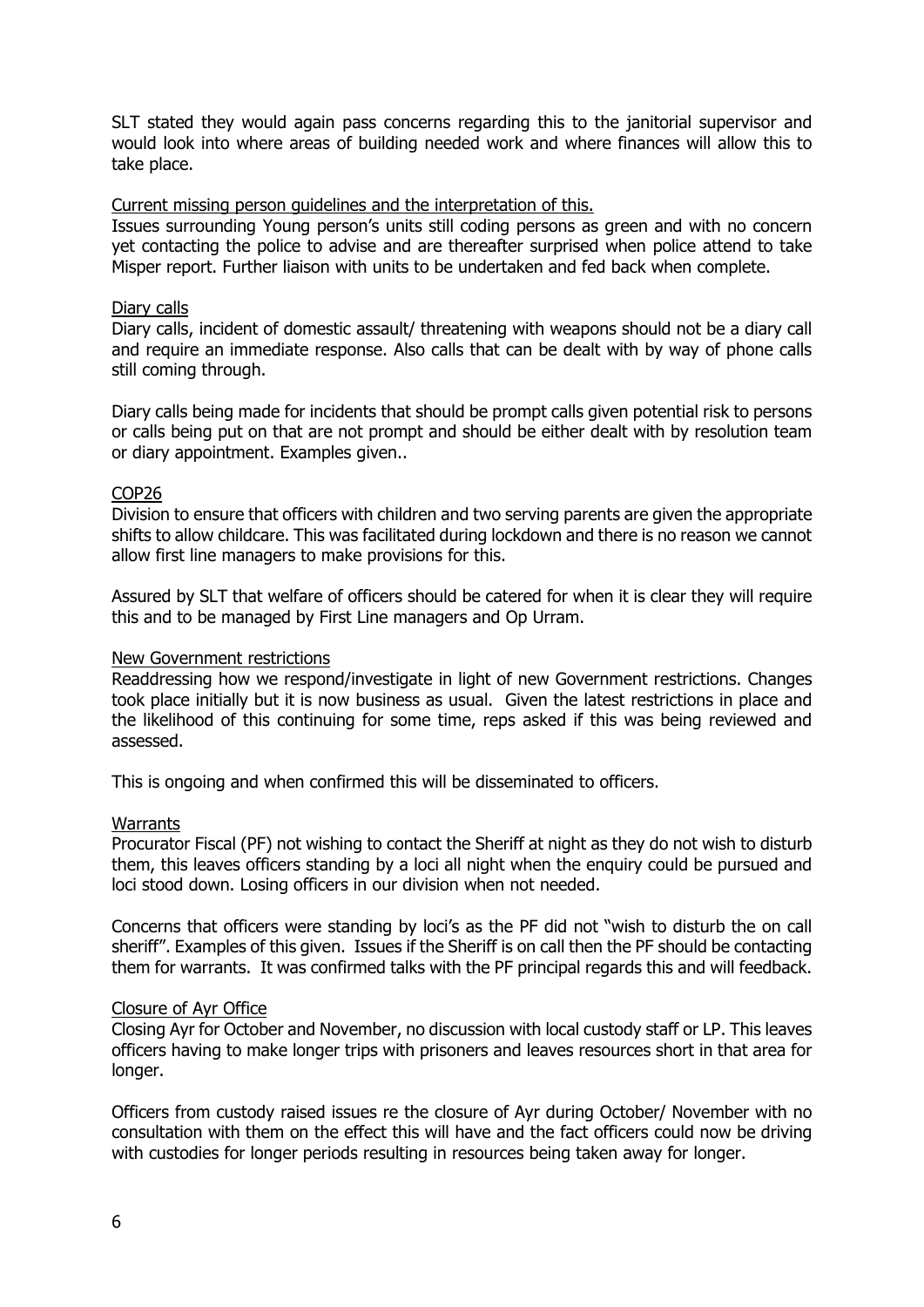Advised that this was due to Saltcoats needing additional staff as this is a Covid Centre and needs to be staffed to appropriate levels. All of the above was duly considered before decisions were made.

### Fuel receipts

Fuel receipts and the request for proof. Officers being asked for screenshots of personal bank statements to prove and subject sheets to be submitted when the aforementioned cannot be provided.

SLT confirmed this was being looked at and has been addressed. Whilst receipts are preferred, not submitting them will not prevent claims being processed. Now resolved.

### **Court**

Officers standing by for court at Kilmarnock/Ayr, this leading to social distancing becoming more difficult and resulting in more persons being exposed to others that could be avoided. SLT felt this should be managed by on duty Sergeants.

There has since been a new court scheme deployed to reduce the foot flow at offices.

### **Committees**

Health and Safety Stephen Gray – Reserve Claire Duffy Equality Adam Peppard - Reserve Chris Hynds Conduct Lynne Gray – Reserve Adam Peppard.

### **Area 10 – Dumfries & Galloway**

### COVID

Issues with officers who required to quarantine as a precaution after officers on an RPU course at SPC Tested positive for COVID. When quarantine period included periods of Annual leave (AL) Officers tried to reclaim the affected AL Period but we are refused. This is the current force position but head of HR are reviewing the position - the current position seems unjustly detrimental to officers - particularly when the requirement to quarantine initiated from attendance on a police-training course.

### Federation representative Vacancy

Stuart Burns retires from the service in December leaving a vacancy for a Sgt rep in V division.

### **Area 11 – Lanarkshire**

### Meeting with Divisional Commander

At our last discussion with the Divisional Commander and SMT, concerns were raised regarding officers being overlooked for posts while even on the SNV list.

The Commander said he would look into it and provide an update, which is awaited.

### Diploma

A number of concerns raised regarding the Diploma application process and uncertainty of what was required re the CVF format.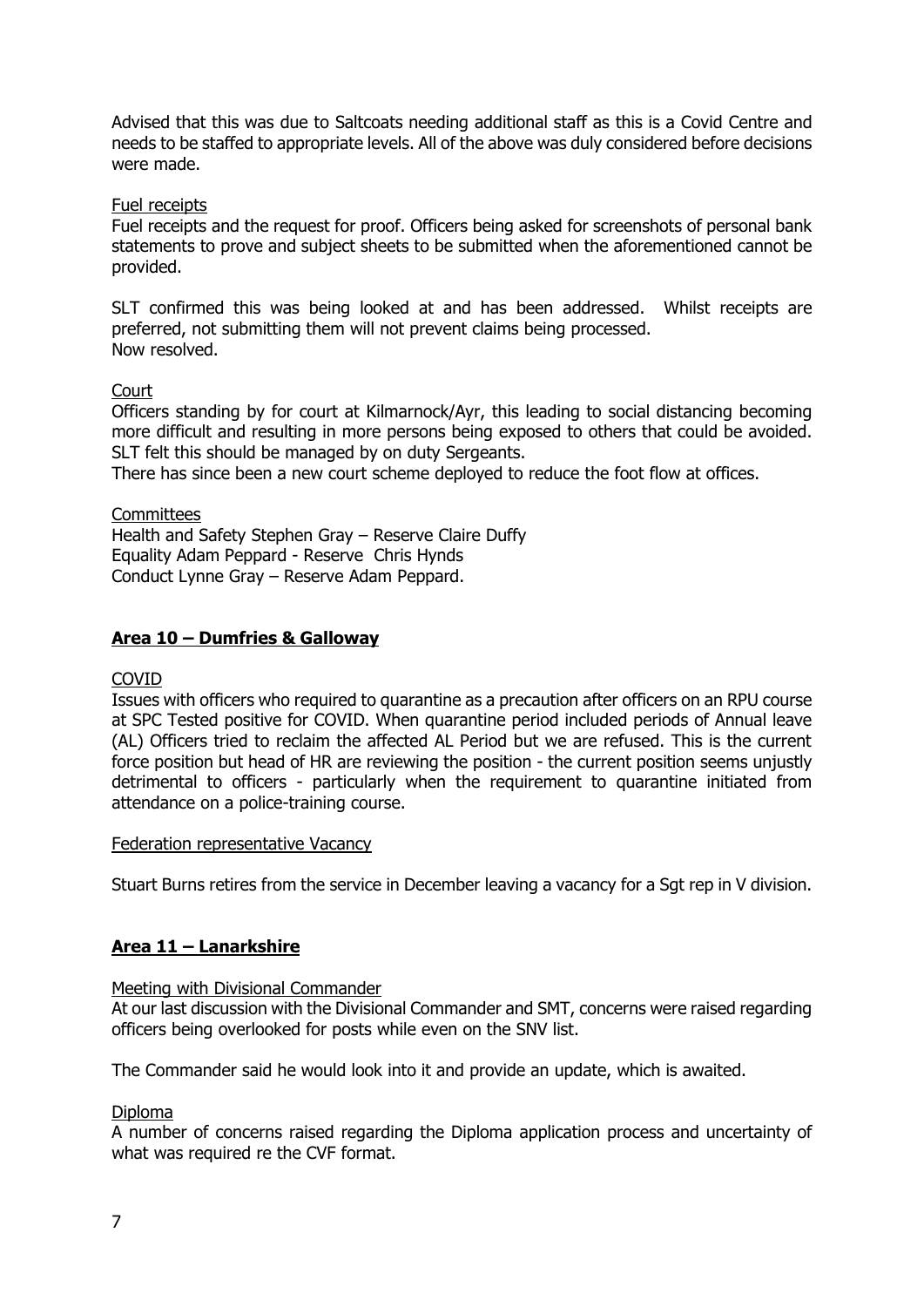- The diploma team at Tulliallan were contacted and stated that as the process was completely new, there was no definitive answer. When asked if the STAR model would be appropriate they advised that it could be used or not. It is up to the applicant. It was suggested that an example to refer to would have been advantageous and this was agreed.

### Officer safety training (OST)

 Concerns from a number of members re OST starting up again in November. Fears that it was putting officers at risk and was unnecessary given that it had already been paused but was now being started again during the highest tier that the government had imposed so far. One member made a great point that the Police expect us to make Risk assessments when entering any environment that is operational but refuse to listen when the same officers make the same risk assessment in a training environment.

- OST were contacted and stated that full time Federation reps had a recent meeting with them, where no concerns were raised and that adequate measures had been put in place.

### Covid

Further concerns from members regarding how some Sergeants are dealing with officers who have had to self-isolate. In particular, it was stated that if the correct 2m distances, facemask instructions are not adhered to then there may be disciplinary action. However, Officers are allowed to sit next to each other in police vehicles. The issue will be raised at the next Commanders meeting.

#### Project Quest Meeting

The next project Quest meeting is scheduled for 9 December. A report will be provided at the next WAC meeting.

### Court

Issues regarding SDO for Sub Div's QB & QA, had been reverting people who had a change of shift for court and not required, back to their original shift without asking and was calling it an exigency of duty. Discussed with WAC Chair and have not heard of any other instances where this is happening.

#### New Lanarkshire Reps.

Welcome to the four new members of the Lanarkshire Division Fed team. PC Craig Dunn and Sgt's Jim Mutter, Stevie Bryson and Mikey McConnell. There has been no discussions regarding the available divisional posts and interests yet.

### **Area 12 – Renfrew & Inverclyde**

#### Health and Safety

There have been regular meetings and federation involvement with the OperationTalla meetings, other than ongoing Covid situation nothing of note.

#### **Conduct**

There has been an issue recently in relation to the time Professional Standards Department (PSD) is taking to progress enquiries, an officer recently had his move postponed due to an outstanding CAP and this was not communicated to them until a week before their move when they became concerned that SCOPE had not been updated and started checking with HR.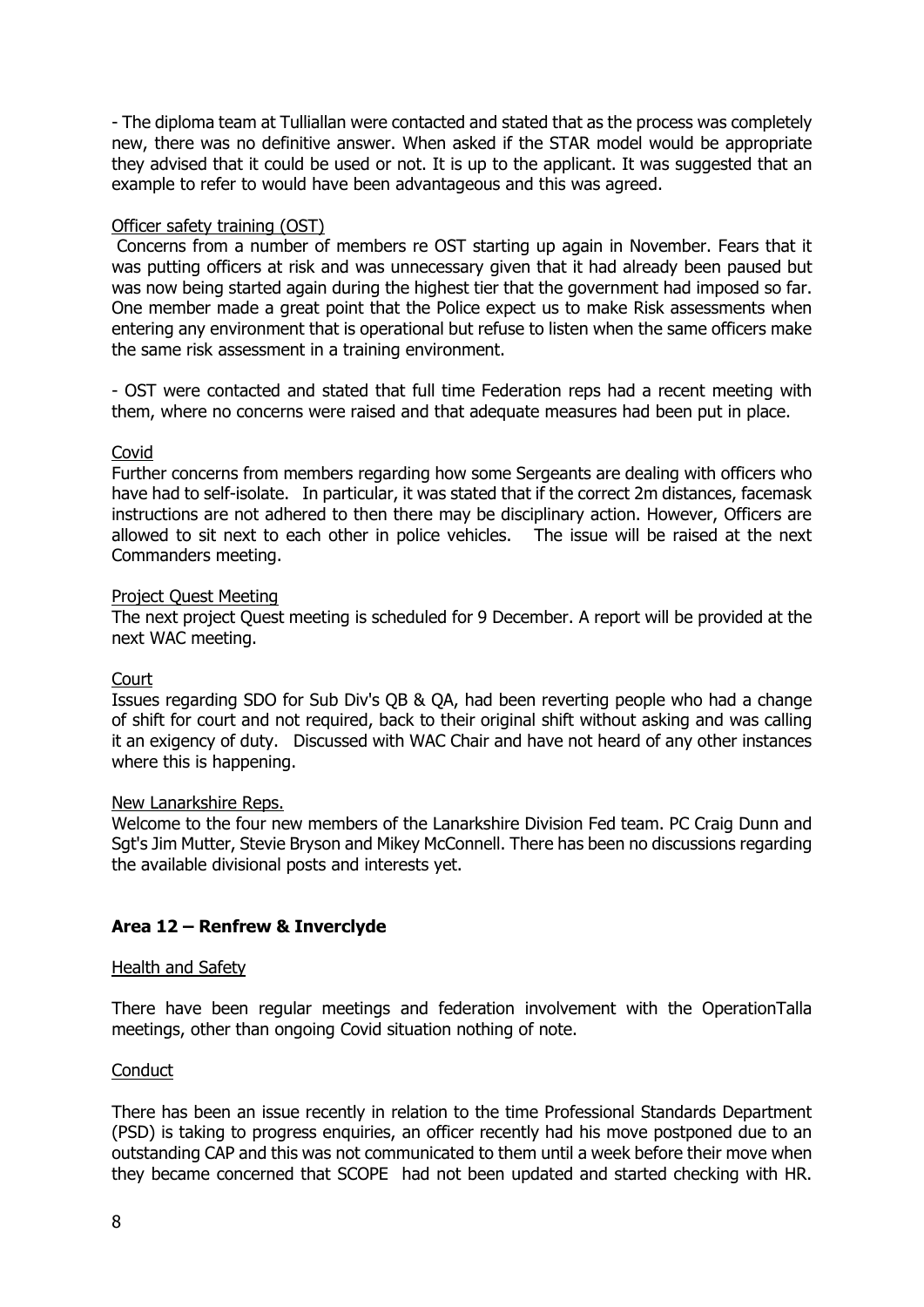PSD informed them that due to the complaint being allocated to a new IO they had not progressed the enquiry as much as they would have liked to.

#### General Issues

### **Courts**

The system is even more chaotic than usual- officers across the division are frequently being cited for court and being duty changed only to be countermanded at short notice, impacting on the officers welfare and their colleagues having to cope with reduced numbers on their shifts/teams. There have been numerous examples of countermands not coming through when an accused having pled guilty before the trial and whilst this has always happened, it is worse at the moment due to poor administration at the courts/PF.

Custody- continues to present the same issues that have been highlighted on numerous occasions such as extensive waiting times to be processed. Volume of constant observations with a high proportion of prisoners being placed on obs and for extended periods with limited if any reviews of this status.

Virtual courts also have an impact on this as individuals are kept in police offices all day instead of going to court in the morning meaning that if they are on Obs divisional officers are left to monitor them.

### Divisional Structure

There is an upcoming change in the structure of the division where 2 of the sub divisions KA and KB are being made into 1 sub division for Renfrewshire, with a Chief Inspector in charge, this will require to be monitored to ensure the CI/ Inspectors ranks who it will have the greatest impact on are adequately supported. From a Constables and Sergeants point of view it should not mean any significant changes. This also leads onto the difficulty with trying to find Inspectors in the Division who are willing to stand as federation reps as currently we still have no Inspectors reps to provide feedback on the issues impacting on their rank.

There have been and there are also upcoming changes in the Divisional Senior Management team with a new Superintendent, new area Commander's and the Divisional Commander retiring in the near future, continued efforts will be made to maintain the good working relationships that we have in the division with the new team.

### **Area 13 & Area 16 – Greater Glasgow North & South**

A meeting with the new Commander and other Senior Management took place on 4 November where the following was discussed.

Ongoing shift consultation to change the pattern of Community Policing officers.

### Diploma Applications

There is a lack of clear guidance about what was being looked for. Some issues had been flagged up about inconsistencies across the Division as to how the sifting was being carried out.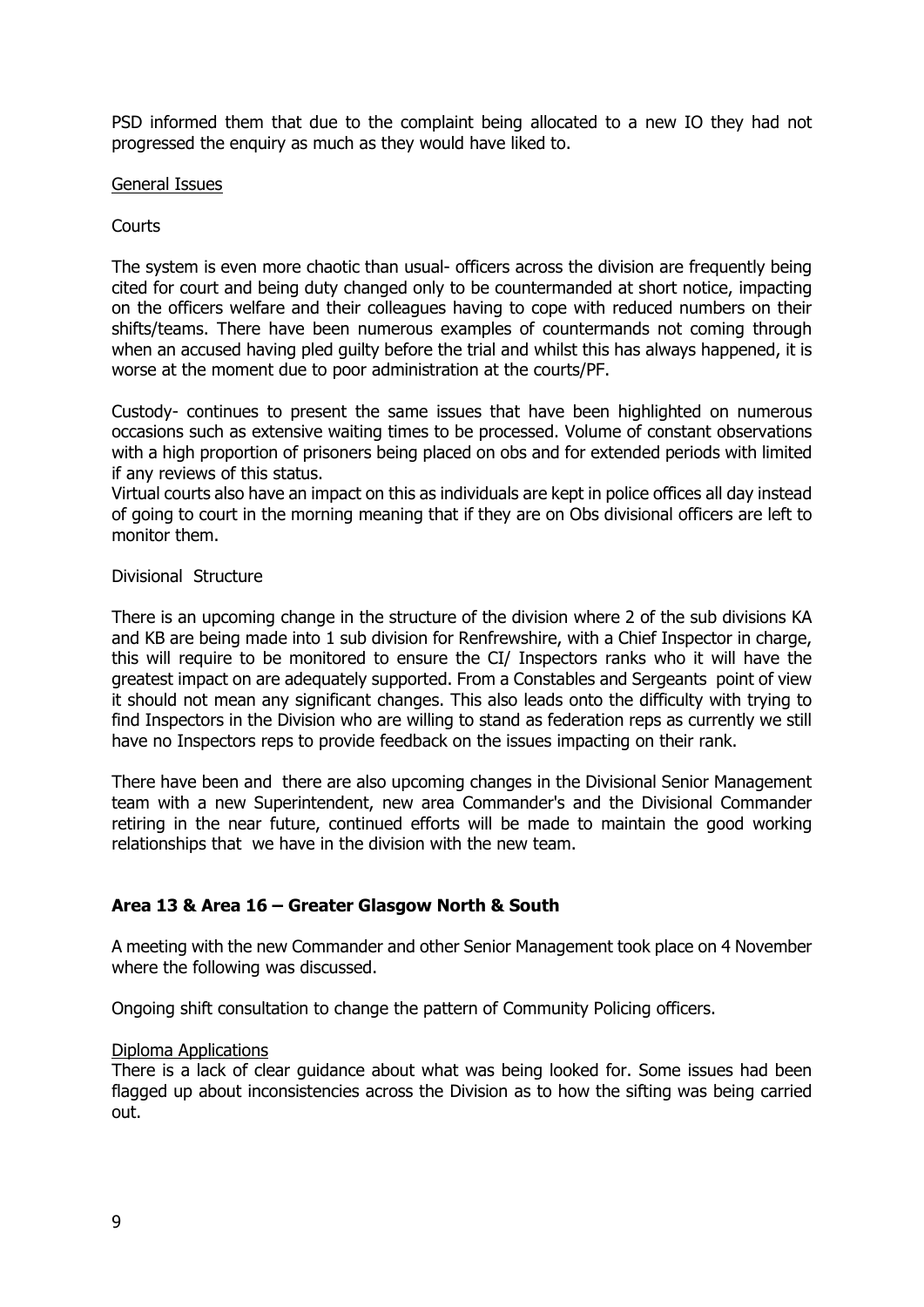### Operation Maru

This was an operation that was to run throughout November when there was no allocated leave. The operation would involve abstracting officers from response and CP teams daily in order to focus on sub divisional priorities. Concerns had been raised by officers that this was not in keeping with some of the health and safety guidance, supervisors were frustrated that they were not being afforded an opportunity to direct their own teams and manage their own workloads. This operation has now been pulled as a result of being in tier 4.

#### Custody Division

Various working practices within Custody seem to be having a detrimental impact on operational policing. Crews are being sent far and wide across the Force, waiting times are still at times very long and the number of constant obs has crept back up.

#### **Probationers**

The number of probationers on some teams is now becoming unmanageable with insufficient tutors to teach them.

#### Exigency of Duty

The Division have declared exigencies and changed officer's shifts at short notice on a number of occasions recently and there is often a difference of opinion as to whether it fits the definition. An example being when pubs first closed an exigency was declared and night shift officers were brought out early on the basis that it was unsure what may happen. Football games are not being planned until the teams are known and then an exigency is declared when in reality some form of realistic plan could be put in place with the ability to increase the plans should the draw result in a higher risk game.

#### COVID

The absence figures through track and trace and also positive cases has risen considerably. The concern is when the next double annual leave period kicks in whether the Division will be able to cope with the absence to the same degree.

### Op Urram

There are now monthly meetings for the Division with the planning team that the Divisional reps are invited to. The first one took place on 12 November where there were no issues for the Federation as there was insufficient detail available to ascertain the potential impact on officers.

### **Area 14 – Operation Support Division**

#### Vacancies

No Vacancies within the subject committee list at present.

#### Flexible Working Plans

Queries received about flexible working plans however, after liaising with WAC Vice Chair, most of them have now been resolved.

#### Overtime

Overtime queries received from traffic officers have been dealt with. Positive feedback from members about the Police Officer handbook.

### Dumfries traffic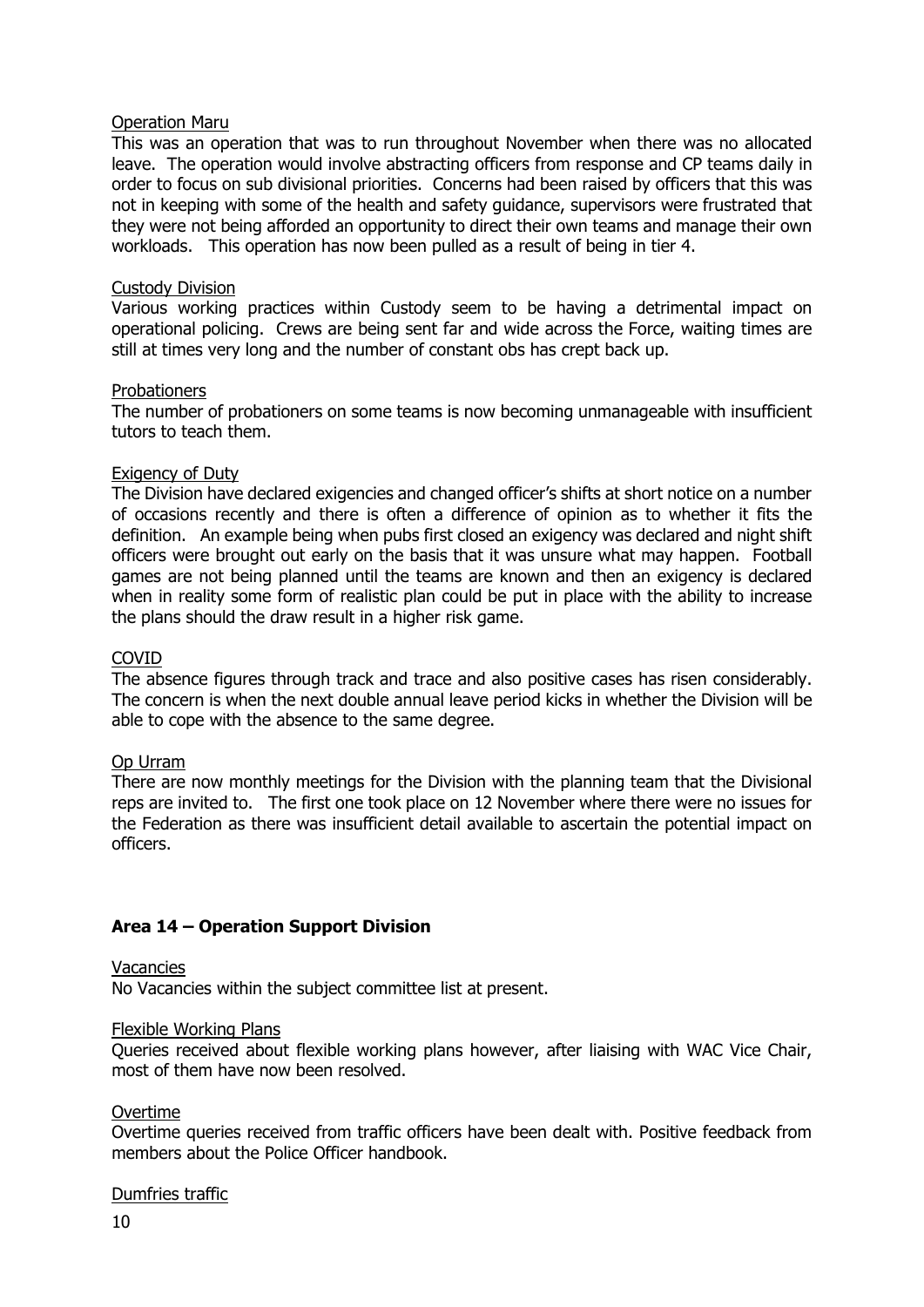Contact made from Dumfries Traffic officers regarding ongoing issues with Divisional Inspector, in particular not allowing officers to claim for a refresh after being held on duty and unable to return to home station. They were apparently advised that they should carry their refreshment in the car. This was passed onto the Dumfries Rep and appears to be an ongoing issue.

### Gym halls

Enquiries regarding gym/gym halls re-opening. ARV/SFO officers are still being required by Police Scotland to complete annual fitness tests as part of their role profile. Failure resulting on them being withdrawn from Firearms role. Officers understand fitness is personal requirement however with gyms opening/closing due to COVID and winter months approaching, maintaining required levels is more difficult.

### Personal protective equipment (PPE)

The provision of PPE In relation to Officers in Armed response Vehicles was discussed and the issues regarding officers being provided with the correct PPE. Guidance from Health & Safety may be sought in this regard.

### **Area 15 – Specialist Crime**

There is no scheduled meeting with the Divisional Commander at present. Intention is to try to get this arranged prior to the next WAC meeting.

**Conduct** One officer was gross, now awaiting improvement action One misconduct awaiting improvement action One grievance resolved One grievance ongoing One gross still ongoing

H & S Numerous officers unable to get the flu jab.

### **Equality**

One officer had been referred to Police Care UK and is now receiving fully funded counselling for himself and a family member.

#### Miscellaneous

A high number of officers have been unable to access the diploma.

### **ADDRESS FROM ACC JOHNSTON**

The WAC Chair welcomed ACC Johnston to the meeting.

ACC Johnston thanked the WAC Chair for the opportunity to address the members and offered to answer any questions.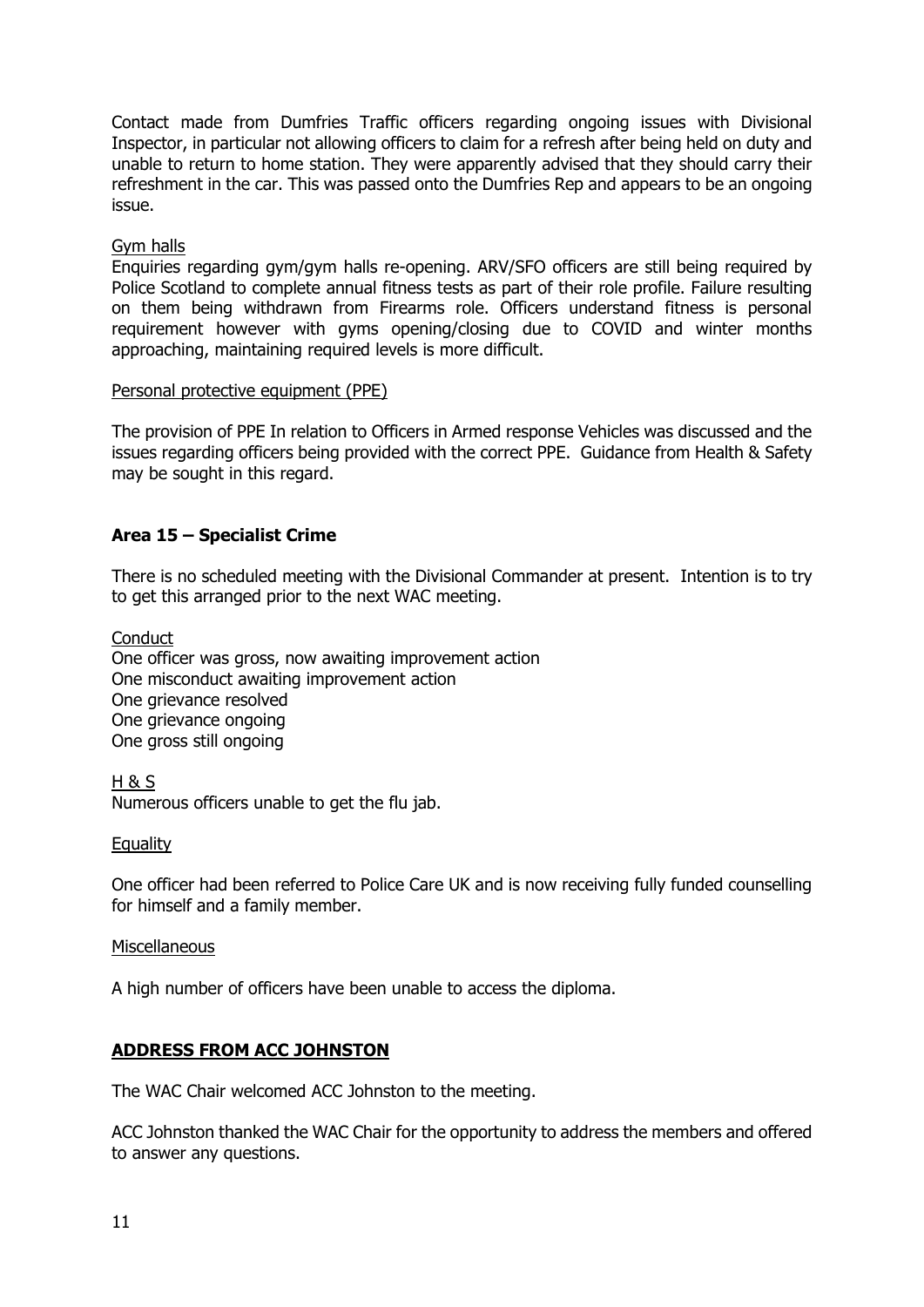One member highlighted an ongoing issue in relation to Custody division, which appears to be especially prevalent in the West Command area that is having a huge impact on day-today response policing. The proportion of prisoners placed onto constant observations, in the West is consistently much higher than the East and North areas combined resulting in numerous abstractions from operational policing. It is a frequent occurrence on any given day that one office in the west has more prisoners in on constant Obs than the whole of East and North command areas combined.

Why is this the case and what is being done to address this?

The ACC replied that this would be raised through the Performance meeting and agreed that there were issues with custody, which were affecting operational policing, especially in the West area.

One member asked if the Force Executive had any plans to identify differences between frontline policing and others. In front line policing there is no option to work from home and officers would like the Executive to acknowledge this.

ACC Johnston replied that he did appreciate this and that it was recognised. It has been fed back to the Force Executive.

Issues with estate was highlighted in relation to some areas requiring urgent upgrading when money is being allocated elsewhere. ACC Johnston agreed that standards were not of an acceptable level in some areas and as such, they should be treated as priority when budget is allocated.

One member highlighted that there was little recognition from PSoS Executive in relation to the Scottish Police Benevolent Fund, (SPBF) and the work that they carry out to assist and support members. ACC Johnston was happy for the SPBF Chair to make contact and arrange a suitable meeting time to discuss the matter further.

Other matters of discussion included issues for officers with Court duty change, when court dates are changed at short notice, resulting in additional childcare costs.

The WAC Chair thanked ACC Johnston for taking the time to attend the meeting and advised members that any further questions should be submitted to him by email and they would then be forwarded for the attention of the ACC.

### 6. **Deep Dive**

There have been no meetings.

### 7. **Local Policing Commanders (LPC) People and Operations Deliver Group (PODG) National meeting**

LPC

The WAC Chair provided an update.

There have been three meetings of the Local Policing Commanders since the last WAC. They took place on 22 September, 28 October and 24 November 2020.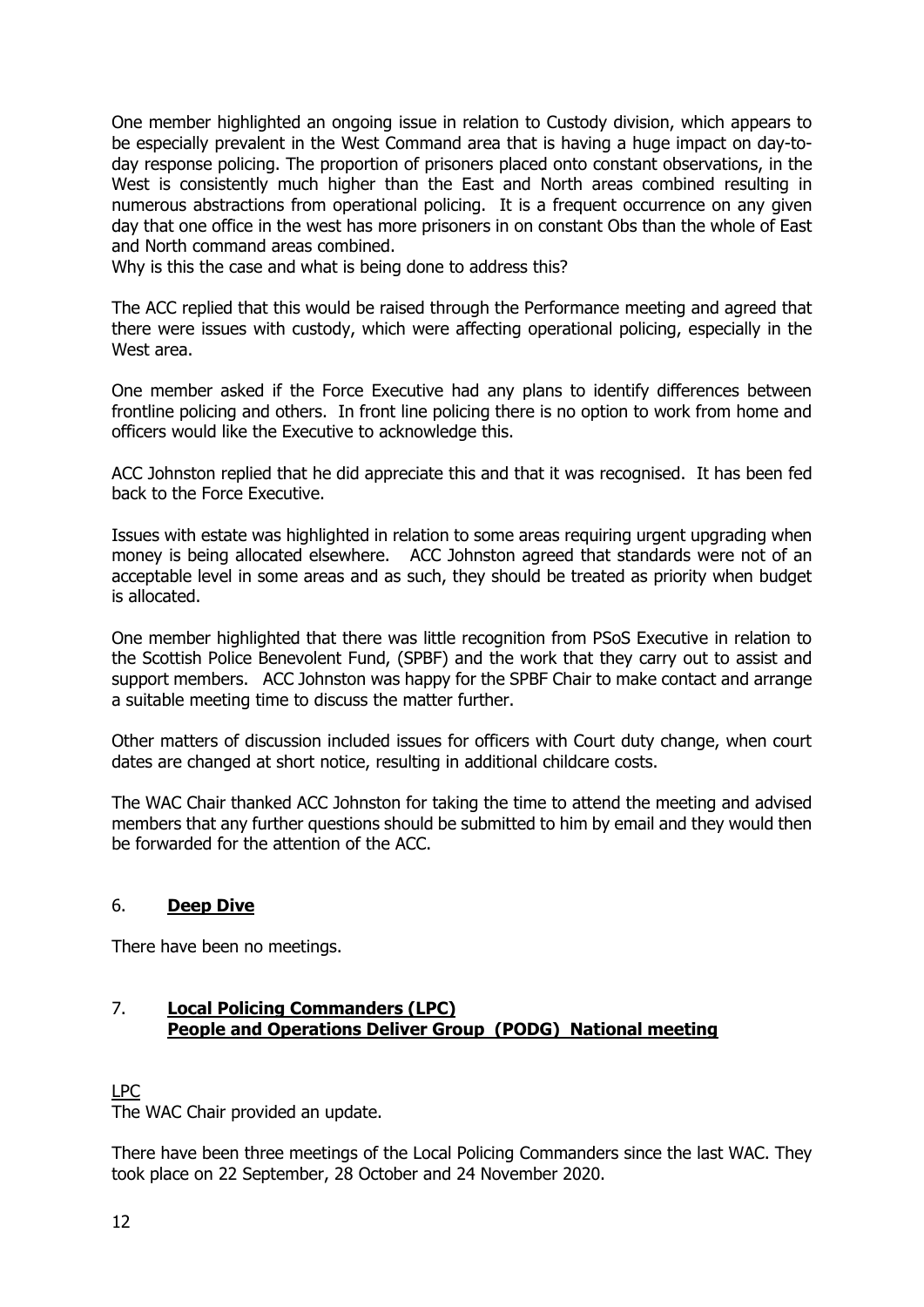There has been some progress with issues raised between the first of these meetings in September and the one in November, an example of which is IT provision for officers who need to shield or quarantine due to Covid issues. Police Scotland has spent a considerable amount of money on new laptops and devices to facilitate home working but the majority of this equipment has gone to officers and staff who work fulltime in administrative roles. It has proved to be much harder to obtain equipment for officers who only need a device for a short time. E.g., officers in the latter stages of pregnancy prior to going on maternity leave. The outbreak management team have obtained a small stock of laptops which they can loan out to facilitate short-term home working.

Other issues discussed are as follows.

### Assaults

Figures from Q division show that 20% of recorded simple assaults in Lanarkshire are committed on Police officers and staff. ACC Johnson has tasked other divisions to check their figures. He is also concerned about PSoS policy on shields in vehicles.

### Fleet

A presentation was given at the September meeting by fleet on electrification. PSoS aims to have its own charging infrastructure with app 1000 points across the estate.

Fleet are looking to replace the unmarked vehicle over the next 2-3 years before the standard response vehicles and finally the specialist fleet.

The first electric vehicles have been Peugeot 208s but this will change.

SPF raised concerns about vehicle types, and problems experienced when procuring the current generation of pandas which lack capacity. Fleet say that this has been taken into account and vehicles being looked at will be more comfortable and higher spec. Service times are expected to drop as electric vehicles require much less servicing that petrol/diesel vehicles.

### People Plan

PSoS are very keen to reduce the number of offices who are long term sick and on modified duties. Work is being carried out nationally and at an area level.

The SPF welcomes better management of injured and ill officers and some of the training and new approaches will be beneficial to our members but we will need to ensure that this work is monitored closely because there can be a fine line between managing absence and mismanaging it.

Around 470 officers in West local policing are on modified duties with a total of about 1600 across the force.

Long term absence allegedly "costs" the service app £54 million a year.

### Strategic Workforce Plan

This has been discussed at length over the last three meetings.

It should be noted that each division and department in Police Scotland had to make submissions to the SWP. Area officials attended workshops with the team and representatives from the territorial divisions. we did not see or contribute to the submissions or the West Area response.

The SPF received a draft copy at very short notice and it was only authorised to be shared with a small number of officials. The response to this was 21 pages long. The information contained in it was partial and did not paint a full enough picture of demands to merit making substantial changes to resource levels. Virtually all areas and departments that were not acted upon submitted requests for additional resources.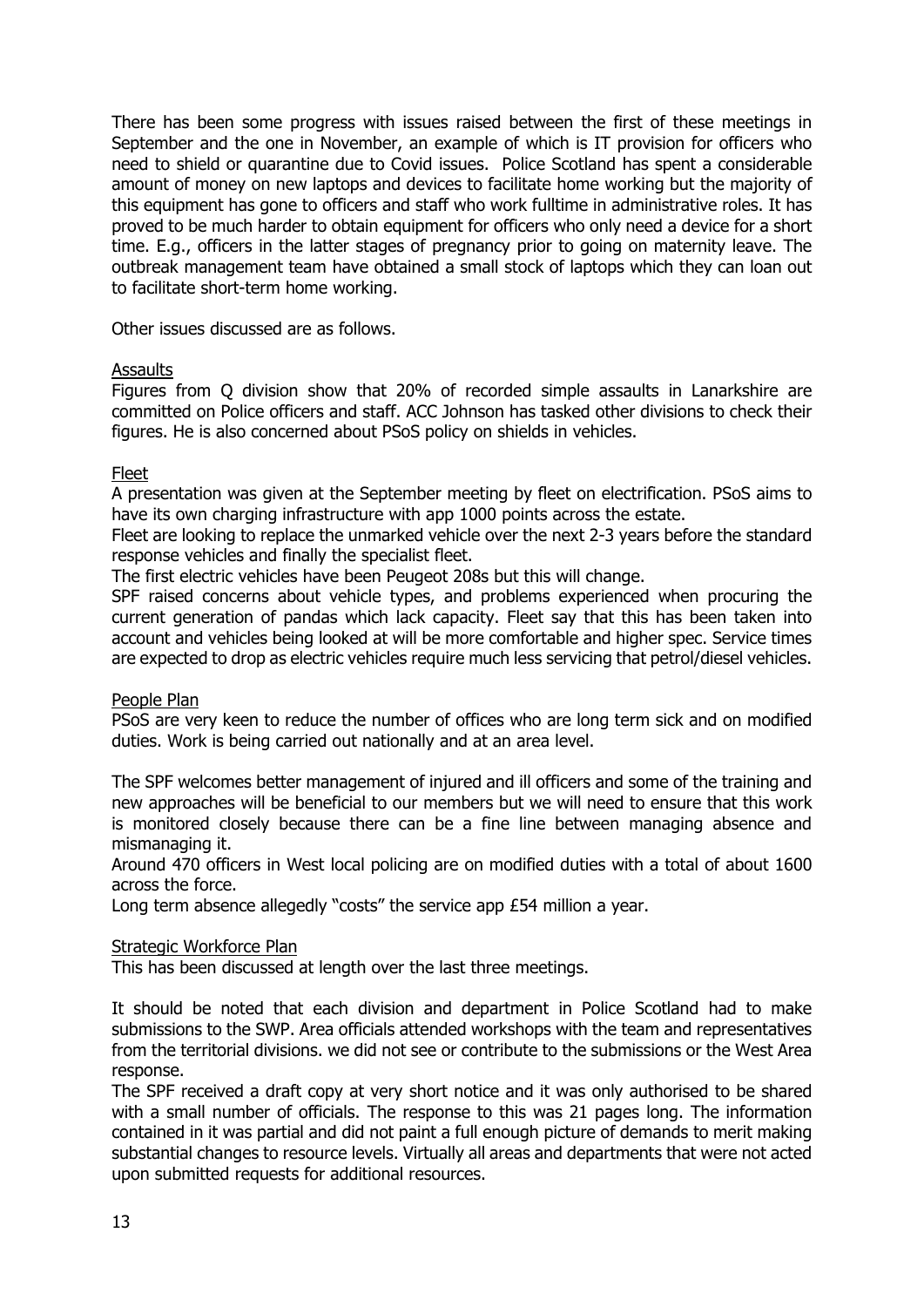# Risk

One of Police Scotland's risk management team attends the LPC meeting.

Some of the risks identified are very similar to those that we raise on our members behalf daily including; Court Duty Change, Assaults, Vehicle Fleet, remote & rural recruitment and custody.

Work carried out in the West to complete the SWP has confirmed that other risks that we have been raising for years including Capacity and capability to provide basic levels of service, OBLs and workload should be dealt with.

The Chair and Secretary have been invited to participate in a West Area risk management meeting with the commanders to address these issues.

### **Estates**

As per previous updates the West area estates strategy is concentrating resources on three buildings; Greenock, Ayr and Oban. PSoS are looking to replace all three in the medium term (finances permitting) but significant investment is needed to keep them operational until then. Oban custody suite has been refurbished, over £1 million of urgent works to Ayr are required and Greenock are ongoing.

### **Other**

A number of Commanders have expressed concerns about the lack of guidance for the new promotion processes and the CVF. These are almost identical to those raised by the SPF. The SPF Chair is scheduled to take part in a meeting with the promotion team and SPF officials from across the country on Monday 30 November.

### **PODG**

The WAC Secretary provided an update.

There has been one meeting since the last WAC. The meeting took place on 16 November 2020 by Microsoft Teams Chaired by ACC John Hawkins.

### Action Log

1. Draft Workforce Agreement – Superintendent Ranks – Draft Implementation Plan – This is being discussed at WPRB on 19 November 2020. Management of on call on rest days, RDU to develop guidance and audit of rest day working/disturbance.

2. Request to Nicky Page to provide an update in relation to other Actions outstanding (maintenance of pay to be the default and reasons given for reduction rather than the current operation that operates on reduction/appeal).

### Updates

### **Biometrics**

Update provided to the meeting on biometrics, current review being undertaken of biometric information currently held by PSOS in relation to staff. A working group has been created under the direction of the Deputy Chief Constable, the current focus is the taking use and retention policies in relation to biometric data. PSOS following NPCC guidance and awaiting appointment of Biometric Commissioner.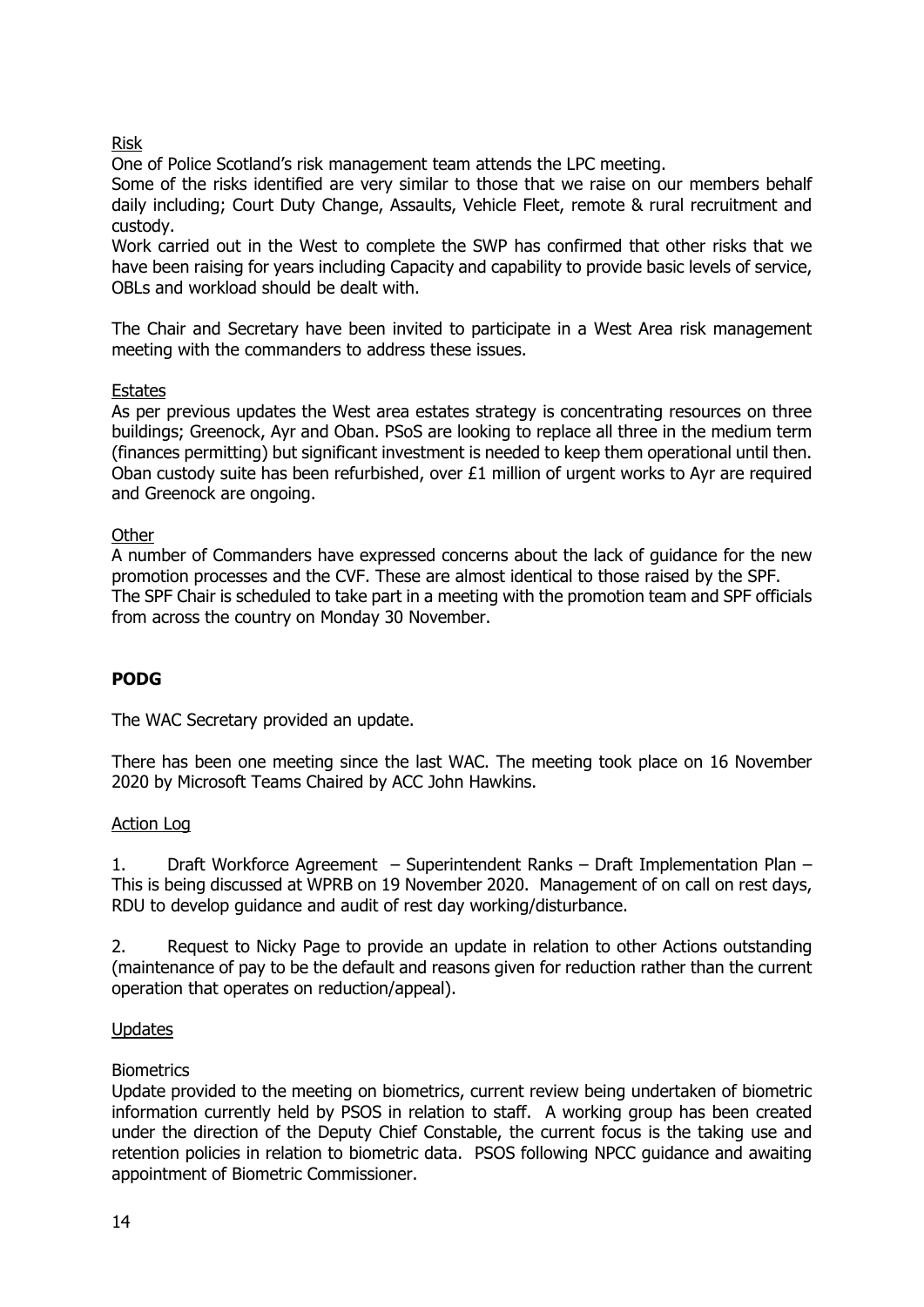Comment was made that the paper provided had been helpful. Whatever board will deal with biometrics, should be a standing item on a board, currently the HR People Board has no staff association representation.

SPF highlighted that it would welcome further consultation and involvement; the biggest challenge will be in respect of historic data held by PSOS.

ACC Hawkins updated that he was progressing elements in relation to historic on call arrangements and issue of rest days being disturbed, current lack of records held by PSOS in relation to this.

### CJSD

Update and overview provided of the ongoing CJSD restructure and proposals around custody which are being presented at JNCC.

### COP 26

Update provided that the WFA for the conference was close to joint approval. Issues around budget and funding were hopefully being resolved and it is hoped that PSOS Inspecting Ranks would receive parity of compensation for the deployment as their English counterparts. This would be confined to those deployed in Urram.

### OSD

Discussed WPRB and other meetings, Public Order uplift was continuing and contingency arrangements for the Scottish Police Information and Coordination Centre (SPICC) during winter.

### P&D

Update was provided on 2 new workstreams designed to increase capacity as far as possible, one being 'maximising attendance' (review of attendance management process and SOP).

SPF highlighted that this subject had been regularly reviewed since the formation of the Service. The focus on support and enabling officers to return to work was a regular failure.

### Staff associations and Unions

Nothing of note raised by SPF, ASPS or Unison

Date of next meeting

Meeting invites have yet to be circulated for 2021.

### 8. **CONDUCT**

The WAC Deputy Secretary reported on the meeting of the Conduct Committee that took place on 29 September 2020 by video conference.

### Criminal Cases

Legal applications were discussed, 22 received for criminal cases, 3 had been concluded after interview and the remaining 19 were all being considered by CAAPD.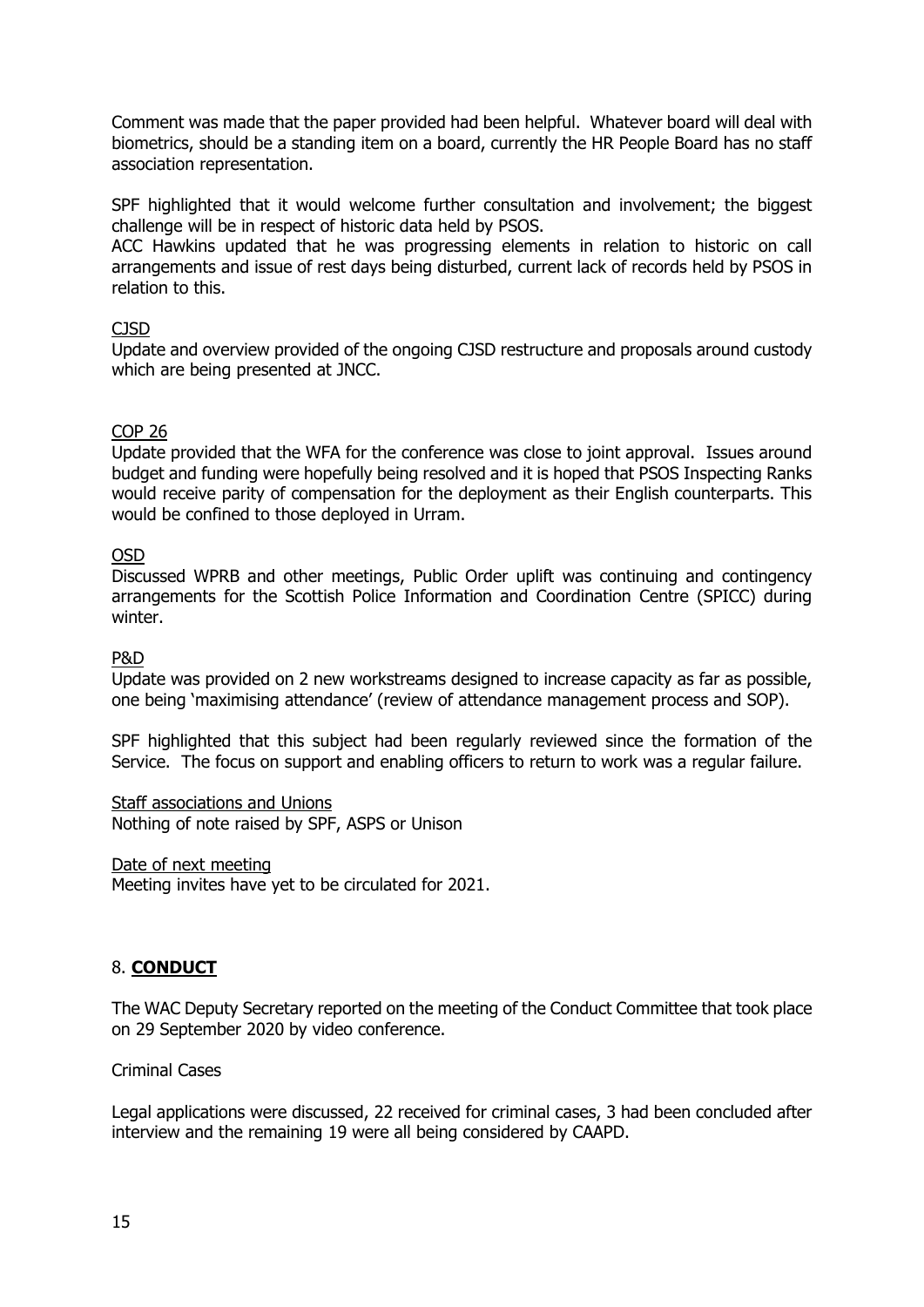### Conduct Cases

There has been a significant increase in Conduct investigations. It was noted that the west area continues to be the busiest area for assessments (50%), it has the largest case load and has seen another significant increase in suspensions.

### CAP

As was the case last quarter, CAP are up again but many were attributed to COVID-19. PSD have reported to SPA that they were committed to promoting a culture of organisational learning. These opportunities were generally identified through PIRC complaint handling reviews or from internal feedback identified as part of the complaint handling process. Three Initiatives around improvements had been identified. Members were asked to report any feedback they received in relation to this.

### Performance/PIP

The only performance matters under consideration were for probationary Constables. No PIP in West area since the last meeting.

Police Investigations and Review Commissioner (PIRC)

Several investigations were being carried out remotely due to homeworking. Officers are reminded that if a statement is noted over the phone they will not be provided with a copy. If officers wish to retain a copy of their statement, the Assistant to General Secretary for Conduct (AGSC) suggested they prepare these themselves and submit them.

Training is currently on hold.

Dame Elish Angiolini Review has been published and the SPF have collated comments for the General Secretary to present.

Members were advised of the current caseload in the West. Criminal case figures are sitting higher than normal as this was due to the fact that many cases had been postponed due to Covid.

There has been three meetings since the last WAC, with a variety of disposals.

There is one misconduct meeting scheduled for January 2021. One hearing scheduled for November has been taken back to the investigation stage. Four hearings scheduled for this period have been cancelled due to judicial review. There are four cases awaiting determination following investigation.

The Deputy Secretary asked that any representative sending in updates for criminal or conduct matters does so on the appropriate conduct form. Forms can be emailed out and anyone requiring a form should make contact with the Deputy Secretary or Lynne Welsh at the West Area. Completed forms should be sent to [conduct.west@spf.org.uk](mailto:conduct.west@spf.org.uk)

Representatives were reminded to submit either conduct forms or note of interview forms for all officers who are receiving support as the records of contact need to be maintained.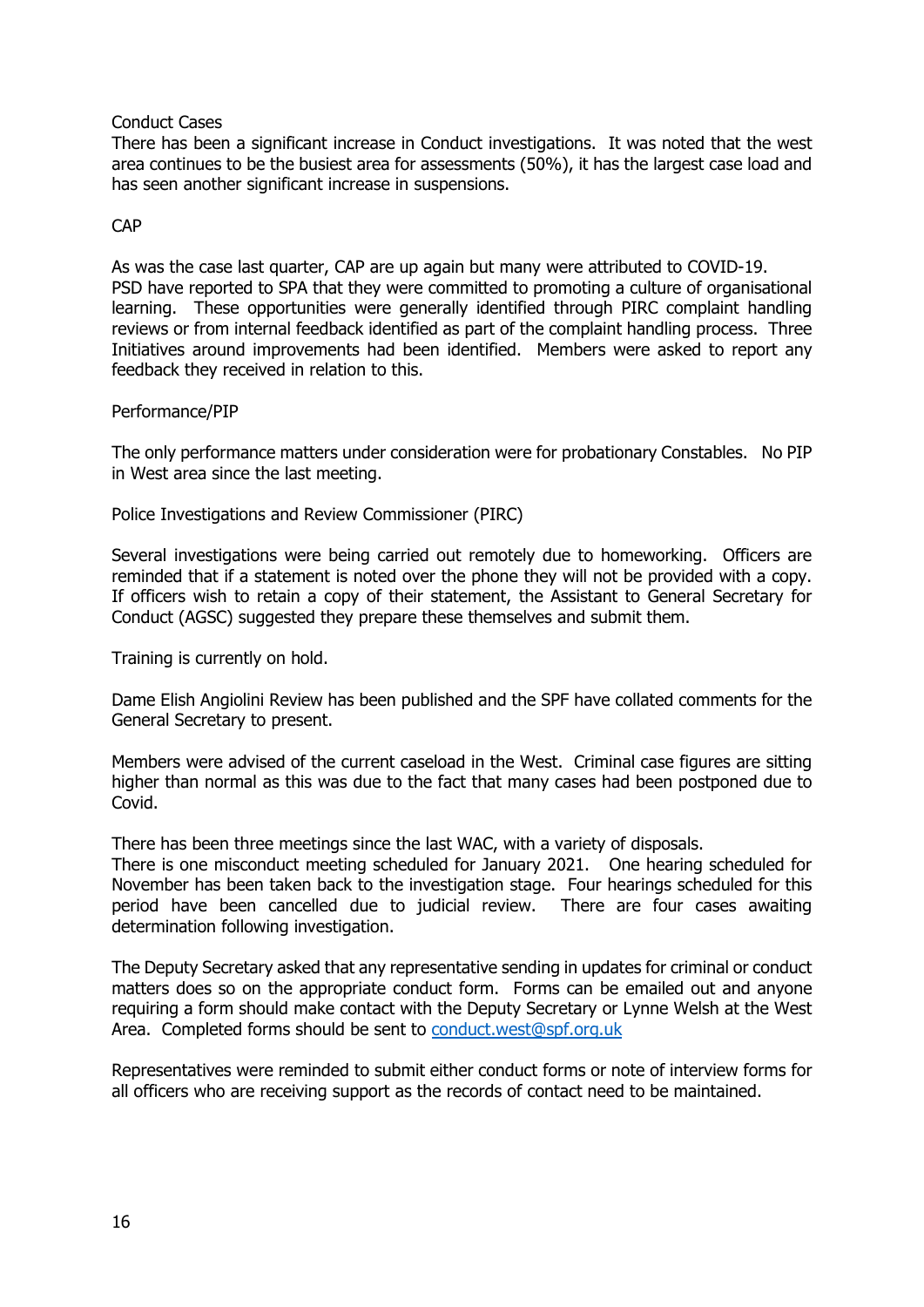### 9. **EQUALITY**

The WAC Vice Chair reported on the last Equality Committee meeting which took place on 30 September 2020 by video conference.

### PNB(S) Equality Working Group

The Assistant to the General Secretary (Equality) reported that there had been no meetings of this Group since the last Equality Subject Committee meeting. Staff Side and Official Side had engaged in email correspondence, but no matters had been progressed to completion.

#### Equality, Diversity & Inclusion Employment Group

The Equality Working Group had been involved in a Short Life Working Group relative to Smarter working, agile working, homeworking and flexible working.

#### Long Term Absences

We continue to receive information from the service in respect of long term absences which assist us in identifying those most in need of our support. The level of longer term absences for the West remains consistent as it does nationally with no concerning spikes or trends to report.

#### Ill Health Process

The backlog is being addressed, helped by the appointment of the new SMP. The new SMP came from England and Wales, and in line with SMPs there, is now requesting historical medical records. This is permitted, and the regulations say if the officer does not give consent to full medical records, the SMP can only report on the information known to them at the time. Members are therefore advised to consent to the release of full medical records, usually going back to when they were 18 years of age.

#### Police Treatment Centres (PTC)

The PTC remains open with reduced capacity. Members who were due to go on the psychological wellbeing course have had to re-apply in order to give the centre the most up to date medical background. This has caused issues for a couple of our members however staff were quick to assist in resolving them. There are still places available in early 2021 for those seeking to apply.

#### Supporting Officers on Modified Duties

Superintendent Sharon Shaw has been delivering presentations to all Divisions in the West, to first- and second-line managers, explaining differences between modified, restricted and protected categories of members, and the range of support measures available to assist them, and their line managers. This is in line with the West Divisional People Plan.

This presentation is expected to be rolled-out nationally.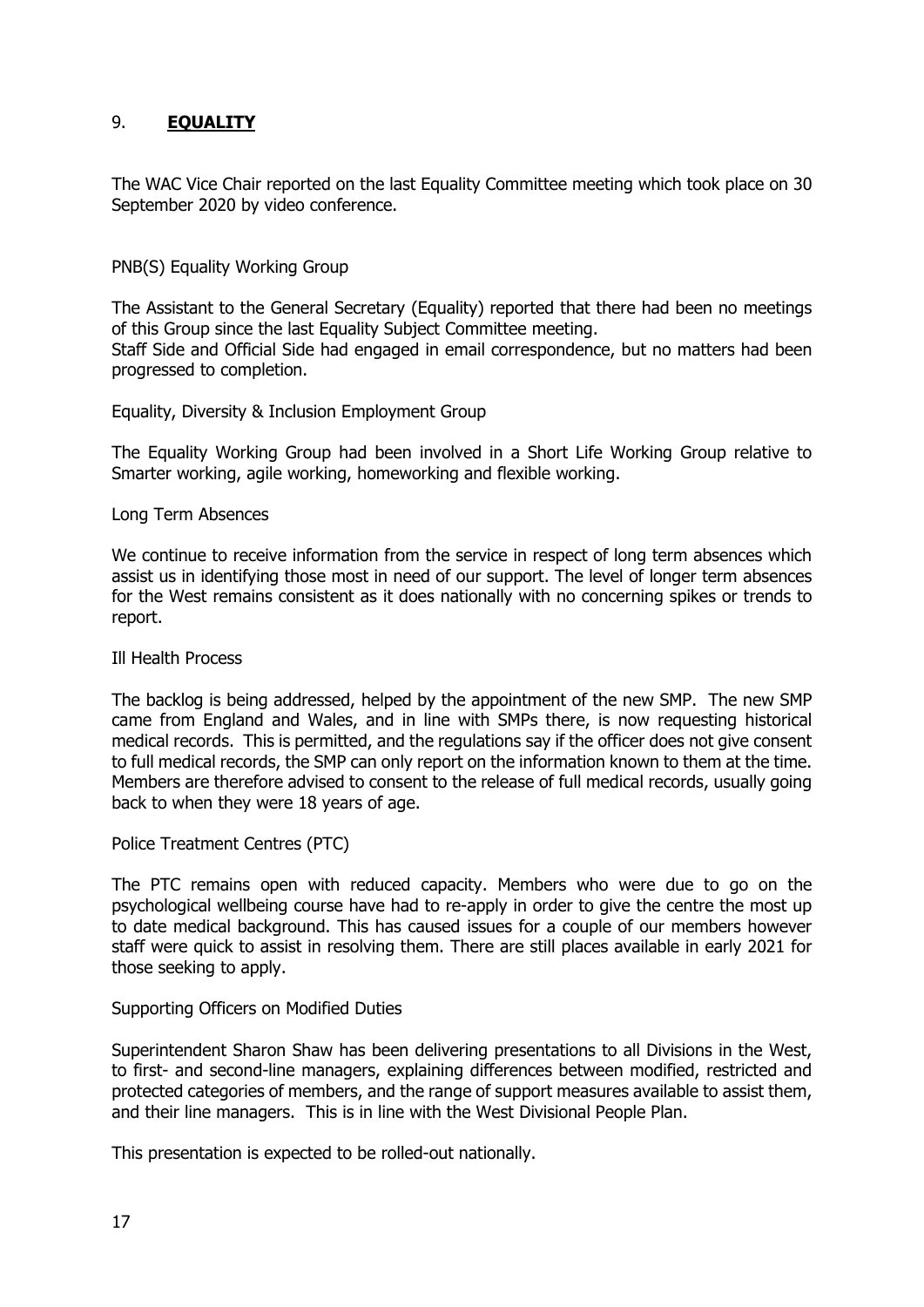### Ongoing National Equality Work 1

The SPF Equality Advisor, is carrying out some work with the AGS [Equality], Nigel Bathgate, in relation to the fairness of the Bradford Score in terms of how it may be discriminatory against female officers. Female officers are shown to be more likely to have shorter but more frequent absences than men. This is being reviewed to establish if this amounts to an equality issue.

### Ongoing National Equality Work 2

England & Wales appears to be set to see full maternity pay being extended from 18 to 26 weeks. Though the Scottish Government do not have to implement this, history shows that when positive changes are implemented in England and Wales, the Scottish Government often follow suit.

ETs

A series of briefing notes on recent ET judgements were prepared by SPF Equality Advisor Jayne Monkhouse and circulated to JCC members on 21 September 2020 by JCC Circular 58 of 2020, but are not for general publication. Anyone wishing to view the notes should contact the WAC Vice Chair.

The Assistant to the General Secretary for Equality, Nigel Bathgate, will shortly be retiring. At the last JCC, James Thomson from the North Area stood unopposed as Nigel's replacement, and will take over the position in the New Year. Wishes for a long and healthy retirement were extended to Nigel and best wishes extended to James in his new post.

### 10. **HEALTH AND SAFETY**

The Deputy Secretary (Health & Safety) reported on the Health & Safety meeting, which took place on 1 October 2020 by video conference.

The updates were provided from recent meetings, the minutes of which may still have to be approved, as such the WAC Deputy Secretary requested that the information is not further disseminated.

JCC Health and Safety Committee – 1st October 2020

Covid

SPF have routinely asked for the wearing of Type IIR masks to be mandatory however the Executive continued to use language such a "should" and "default" rather than using the word "must" which was an instruction and did not allow for any ambiguity. Members discussed the differences in policy directions across the force. It had been noticed in recent weeks that the focus was on potential transmissions within the workplace. There had been incidents around the force where officers had tested positive and colleagues had to self-isolate.

There had been a distinct lack of clarity over the isolation process. The Outbreak Management Team are operational and deal with contact from a positive case, first line managers deal with all other contacts as per the guidance.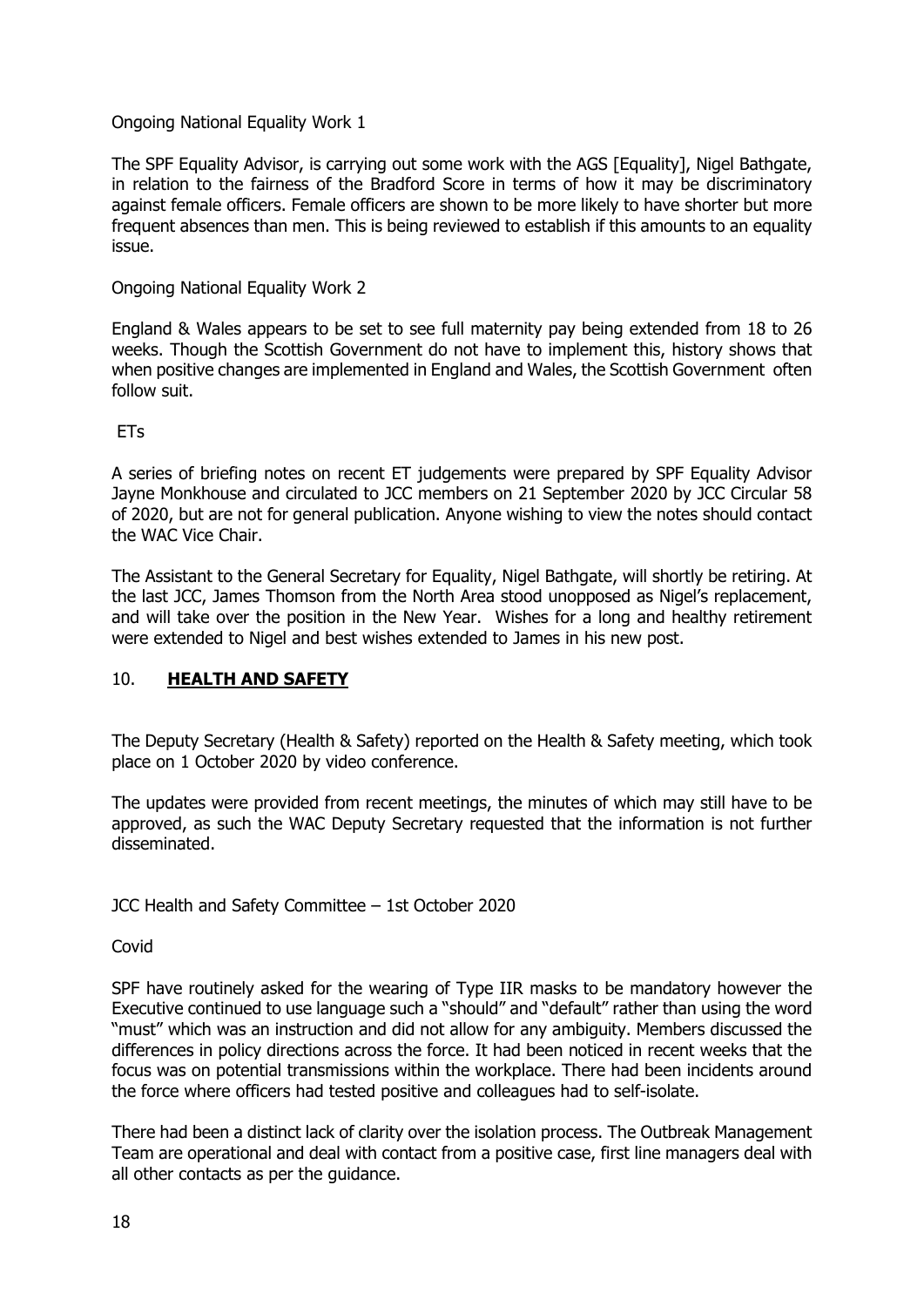Station visits were being carried out by SPF representatives to establish understanding and compliance with the operational guidance, as well as cleaning regimes.

### Violence

A meeting regarding more in-depth snap shots of police assaults had been conducted in C and G Divisions, as they appeared to have had the biggest increase in reported assaults.

In C Division, 11 of the 13 weeks analysed had normal levels of assaults but two weeks had significant spikes. The analysis found that COVID had no effect on these numbers regarding coughing/spitting incidents. However, it was noted that the first high week coincided with the easing of lockdown and good weather, so inadvertently did have an effect. In G Division, the increases in assaults corelated to increases in Antisocial Behaviour. Again, the spikes coincided with easing of lockdown restrictions. In most cases, the assault on the officer had been preceded by other acts of violence by the perpetrator.

The issue of repeat victims was discussed, and members were asked if there was any evidence of the same officers being repeatedly involved. There was potential for cumulative effect of victimisation on staff mental and physical wellbeing.

### TASER

There was currently 436 tasers deployable with 80 trained but not deployable for a variety of reasons. Refresher training had restarted. A Taser Review Group had been created to liaise with Divisions regarding the management and development of STOs.

Members were requested to feed in any examples where STOs were used as opposed to firearms officers. This would be raised at the Armed Policing Monitoring Group.

It was noted that since 1st January 2020, Taser had been deployed at 299 incidents and used on 173 occasions. There had been no injuries sustained by officers or suspects when Taser had been discharged.

### Use of Force

The Committee was given an update on the handcuffing policy and were informed that ultimately it was considered impossible to give absolute prescriptive guidance as it simply wouldn't be practicable. Officers had to be sensitive to each situation. The Policy still needed a review as it hadn't been fully considered for some time.

Use of Force form submission had risen by 10% for the quarter however; incidents were still being massively under reported. Handcuffing suspects to the rear had been utilised more often. It was suspected that this was COVID related. There was also a significant increase in the use of spit hoods which appeared commensurate with the number of COVID related spitting incidents.

### PPE

Body Armour - It was reported that Phase 1 was complete and phase 2 was commencing. A self-measuring pilot had commenced with officers given guidance on how to measure themselves and then attending to be measured by Stores staff. If the pilot was successful it would dramatically reduce the time taken to order and replace existing armour.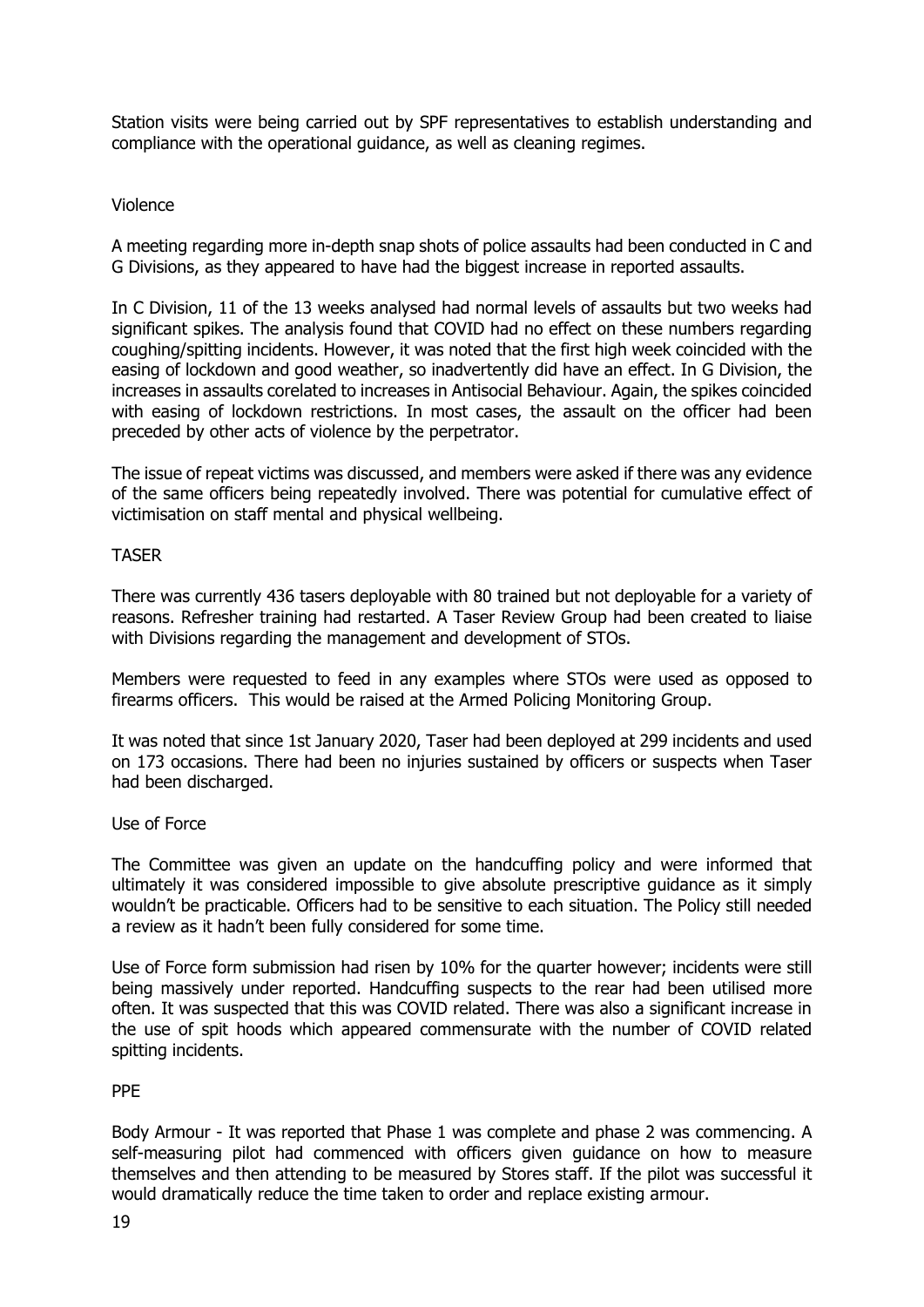There was still no formed armour approved by the Home Office, but this was still being actively pursued by Safariland. It was confirmed that armour should be checked annually at OST. Training was to be looked at for OST instructors to be able to complete that task. The meeting Chair said that PSoS were still the only force that had purchased lighter body armour and was hoped that there would be a full roll-out within the next three years.

Footwear -The SLWG had not met since the last H&S meeting. The initial template for sizing was found to be inaccurate. An alternative method had been introduced in Fife for testing and hopefully would be rolled out to the rest of the force. There were some manufacturing issues that would likely see the first phase extended into the next financial year for delivery for some officers.

### Clothing

The Clothing and Uniform Working Group had met on a few occasions since the last meeting. There was no update regarding the cycle kit lists.

It was reported that due to the amount of equipment being carried on carriers, the current click-fast solution was no longer a viable option. The Molly system which allowed officers to adapt the carrier system to suit their own needs was being considered.

It was reported that the supply of ripstop trousers from the USA was still an issue. Some sizes were simply unavailable. An update was sought.

It was noted that the current agreement for waterproof jackets had been extended for a year with the potential of a further three years. Other options could be explored which may prove more successful. Any concerns or evidence should be submitted for feedback.

Shields - SLWG had been created to look at the requirements of shields being carried in divisional vehicles in the West area. This was a legacy position as no other area other than Forth Valley used to carry public order shields in divisional response vehicles. A memo was produced in 2016 advising that these shields would not be replaced when they became unserviceable and should be retained in stations and obtained in the event of an incident requiring them. However, they continued to be carried in vehicles.

These divisional shields were now well beyond their manufacturer's warranty and had not undergone any form of confidence testing and were not certified for use against edged weapons. Work was ongoing to assess the need for shields in vehicles, and if there was a need, what type of shield was best. OST had received a Buckler shield which was used in defense from edged weapons and would be demonstrated for feedback during OST refresher training once recommenced.

### Operational Equipment

It was reported that since the initial rollout of the new road signs, it had been discovered that in some circumstances, the signs were unsuitable. The new signs were immediately withdrawn. It was later discovered that the suppliers had changed the design. Further testing was carried out at the SPC and it was agreed that additional weight would be added to the signs and then returned for testing.

The first phase of the green wave was to replace all 1700 unmarked vehicles with Ultra-low Emission Vehicles (ULEV). There were currently 100 ULEVs already in service. Sites had been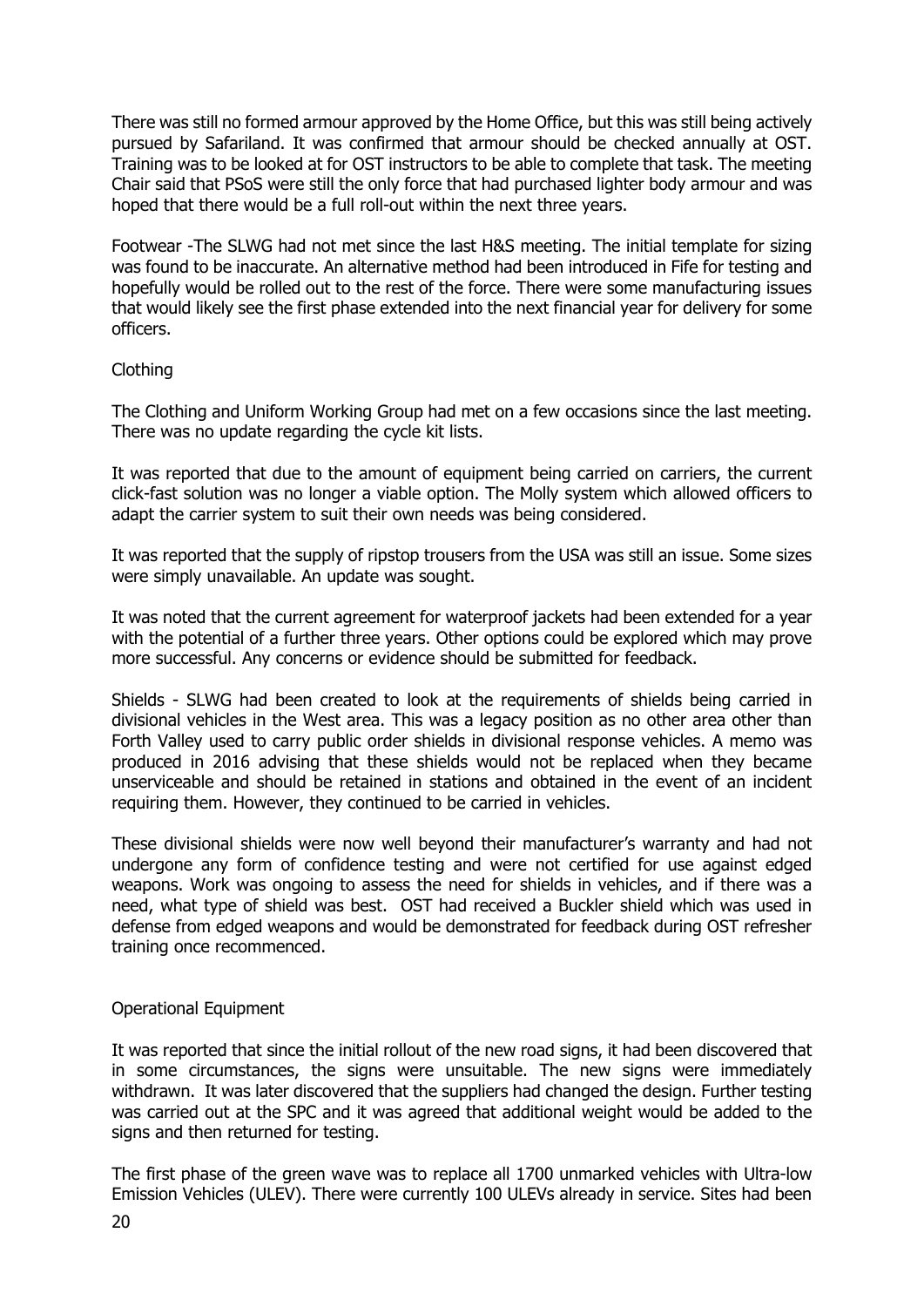identified with the number of charger points required. A feasibility study was to be carried out at each site to identify the requirements for upgraded national grid access.

The technology is not available to confidently deliver a fit for purpose and safe marked fleet. Driver awareness of ULEVs is being built into driver training as there are differences to driving conventional vehicles. Due to the purchase of the electric unmarked vehicles and only around a third of the normal fleet replacement taking place this year, discussion took place and concerns aired on the effect that would have on the remaining fleet which was only getting older with higher mileages.

Telematics had been fitted to 2700 vehicles and the fleet management product was live from the beginning of August. Driver cards would be used, and mileage books would be removed once the automatic drivers log compliance reached 95%. Mileage books would remain in the vehicles that did not have telematics.

### First Aid

The Assistant to General Secretary for Health & Safety (AGSH) reported that the naloxone policy was still being developed for the Test of Change. Members discussed the legal indemnity of officers who administered naloxone. A letter had been circulated to the Police Investigations and Review Commissioner (PIRC), Crown Office & Procurator Fiscal Service (COPFS) and the Her Majesty's Inspectorate of Constabulary (HMICS) seeking their views. Since the JCC H&S meeting, PSoS have publicly announced the Test of Change will go ahead in three areas. This remains on a voluntary basis.

The two-day Officer Safety Training (OST) course had been signed off by the SLB however, course content was still being awaited.

A patient recording form was still being developed and would be required prior to administering oxygen or naloxone.

### Administration & Governance

There were nine ongoing accident investigations.

H&S inspections were mostly on hold due to COVID but a few had taken place. Similarly, some custody audits were continuing. Issues were generally in relation to fire safety with the provision of fire doors and fire gaps being the most reported. This was replicated across the force and significant works were required in some areas to achieve suitable fire protection in stations.

#### **Training**

There had been no recent SPF training due the current pandemic.

It was reported that training on Section 19 of the Road Safety Act 2006 (Requalifying) required to be carried out and the matter had been raised in July. A response was awaited from the force.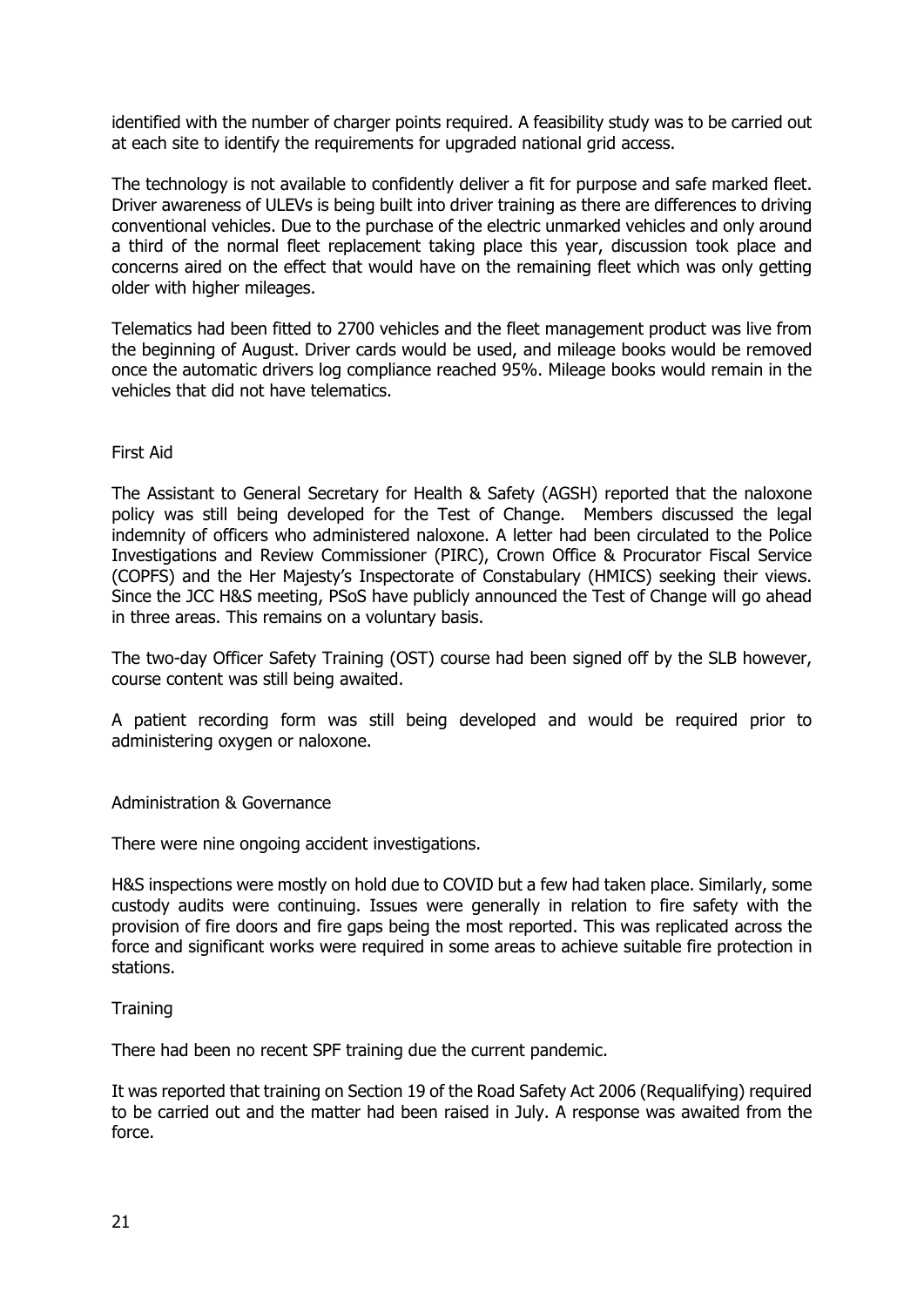### West Update

The WAC Deputy Secretary (H&S) and WAC Chair had carried out some station visits in relation to Covid compliance.

There were issues regarding health checks for firearms officers. Hearing tests were not being carried out properly and the matter had been reported.

One member reported a local issue regarding an officer with a latex allergy and the issues faced relative to this. Members discussed these matters and agreed alternatives should be in place.

### WAC - other Business

A SLWG has been set up nationally to look at Constant Obs. The WAC Deputy Secretary (H&S) has been invited to these meetings and will update as the meetings progress.

One member highlighted a Covid related incident where Officers in attendance ran out of PPE. Offices should be provided with a seven day cover of kit to avoid such situations. ACTION - The Deputy Secretary agreed to raise this at the weekly meeting.

One member asked if there was any update in relation to police boots. The WAC Deputy Secretary advised that it was hoped that 5000-6000 pairs would be provided by the end of 2020 and each area allocated their supply by spring 2021. Front line officers would be the first to receive the boots.

### 11. **JOINT CENTRAL COMMITTEE**

The WAC Chair provided an update on the last meeting of the JCC which took place on 2 November 2020 by video conference.

### **Elections**

Amanda Givan was re-elected as AGS (Conduct) and James Thomson from the North was elected as AGS Equality. He will take over from the current AGS, Nigel Bathgate who retires early in the New Year.

### Legal

The Deputy General Secretary gave updates on;

- Allard- ongoing discussions with PSoS regarding data required to settle the case
- Holiday Pay- Correspondence is being sent out to the approximately 1600 members involved in the case regarding trying to negotiate a better settlement.
- WhatsApp- Still heading towards the Supreme Court
- Injury to feelings- approximately 6500 members have signed up through Thomsons solicitors for injury to feelings claims
- Leigh Day Claim- Notice given by them initiating claims from a number of members.
- Judicial Review- There were 2 live judicial reviews relating to conduct matters at the time of the JCC
- Legal Opinion- Opinions had been sought into reclaiming annual leave lost due to members having to self-isolate. Interpretation of Regulation 25 (12) Police Service of Scotland Regulations 2013.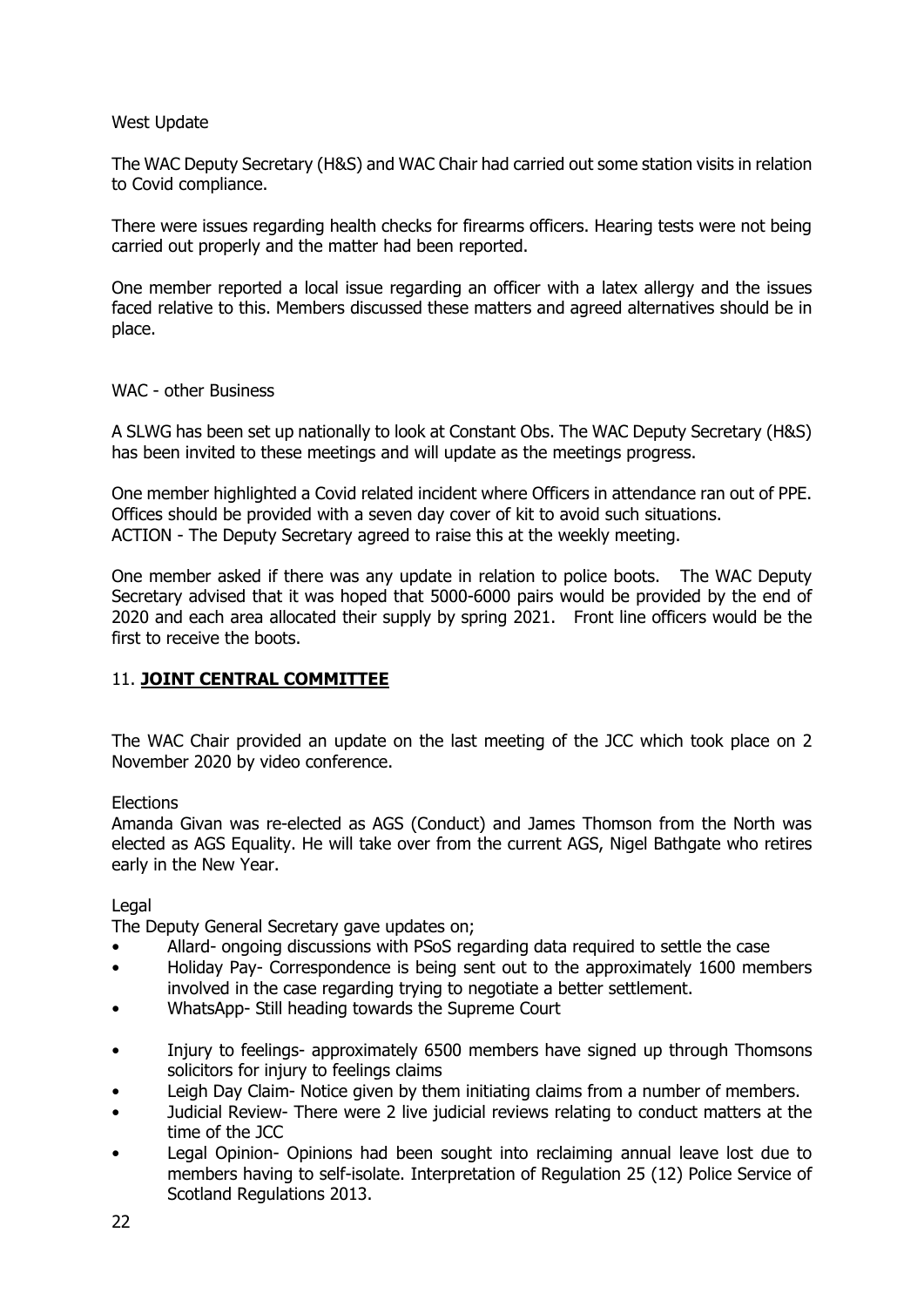### PNB

- Police Officer Handbook- this is now on the advice section of the SPF website and pnb.scot website. This guide is authoritative and has been well received by PSoS business units.
- Pay Claim- This was discussed at a staff side meeting on 8 October, a claim was put in prior to Covid.
- . • COVID-19 Related issues- discussion took place on special injury payments for anyone suffering injury due to Covid.
- COP 26 Special Arrangements- still ongoing, bespoke Workforce Agreement has been negotiated.

### **Pensions**

The SPF has submitted its response to the Treasury Consultation on Public Sector Pension Remedy. A full response from the Treasury is awaited.

### Scottish Police Consultative Forum (SPCF)

There was a meeting of the SPCF scheduled for 10 November and the SPF intended to raise several issues including;

- Appraisal, Promotion and Accelerated Promotion
- In service compensation for officers who are injured on duty but who are redeployed instead of being ill-health retired.
- Special Constables
- Legal advice and assistance for on duty incidents. If officers are involved in an incident on duty Police Scotland should pay their legal expenses. In the vast majority of cases the SPF appoints lawyers and then submits a claim for reimbursement.

### Budget and Finance

The UK government has not published a budget, which in turn means that the Scottish Government cannot be certain of its own funding. This will have a knock-on effect for Police Scotland funding and money to pay for any pay claim.

### SPF Training

A planned SPF initial course was cancelled due to the Dundee area (site of the training venue) being placed into a Tier 3 lockdown.

### Eurocop & ICPRA

ICPRA Meeting scheduled to be held in Glasgow is still penciled in for June. This will be kept under review due to the pandemic.

Eurocop meeting which was due to take place in Edinburgh was due to be held online. Since the JCC took place, the SPF General Secretary, Calum Steele has been elected as the President of Eurocop.

### Police Charities

Police Treatment Centres- both treatment centres (Castlebrae and Harrogate) are up and running at 50% capacity in line with government guidance. PTC are looking to expand their psychological wellbeing programme to take on more seriously ill patients.

St George's Trust- Where an officer is likely to be ill- health retired they should consider registering. Note that the officer must have contributed to the Trust.

Any other competent business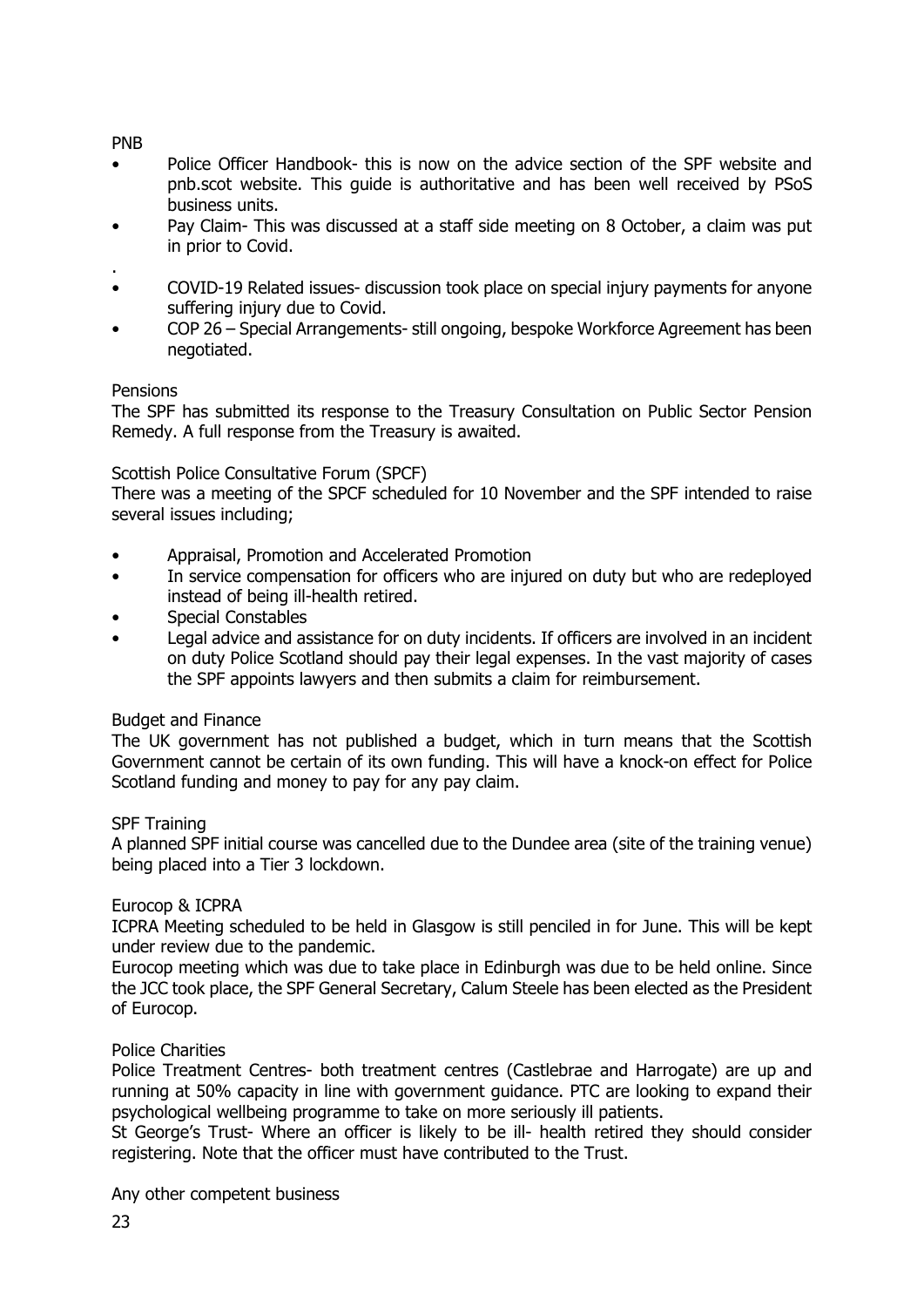Input on My Career and Promotion-

The JCC received an input from Superintendent Laura McLuckie from LTD, who is responsible for My Career, replacement for the diploma, Leadership Pathways and Accelerated Leadership Pathways.

Discussion took place on; the rationale behind replacing the diploma, the arrangements for officers who are taking part in the pilot, what constitutes frontline policing, candidates being supervised by temporary ranks, how family friendly the new system will be and other issues.

#### **Conference**

Conference is due to take place in March 2021 and it was asked whether it was still going ahead. Conference in the run-up to an election can be a useful platform at which we can extract commitments from politicians.

No formal vote was taken however, the consensus was that it should be cancelled or at the very least postponed.

#### Standing Committee Updates

The Finance Standing Committee took place on 13 October via Teams; the following were the main points of discussion;

SPF Expenditure is substantially down on this financial year. Staff salaries and IT are the main areas where spending has been in line with expectations.

The coffee machine pilot, which had been carried out in V division, is being reviewed. A new partner company has been identified and discussions are ongoing with the Force Executive about re-starting it.

An update was requested on the pilot for members of the conduct committee being given tablets; the national Chair said that work needed to be carried out to upgrade our servers. Two surface pro tablets have been obtained from the IT providers and will be issued to members of the conduct committee.

The Operational Duties Standing Committee meeting took place on 13 October 2020 via Teams; the following were the main points of discussion.

### Special Constabulary (SC)

A new group has been set up under the chairmanship of CS Phil Davidson. Only around a third of the specials on Police Scotland's books are active. Questions were asked regarding experiences of other forces around the UK who publicly at least have more developed SC programs. Also capacity to train new SCs, regulations and their role.

#### Armed Policing

Process now in place to accept transferees from other forces.

Specialist Firearms Officers will be trained as Counter Terrorism SFOs.

Close protection is under review with the intention that many of the deployments will be carried out by officers equipped with Taser rather than firearms.

#### Legislation and Regulation

The last Legislation and Regulations Standing Committee meeting took place on 13 October 2020 via teams; the following were the main points of discussion.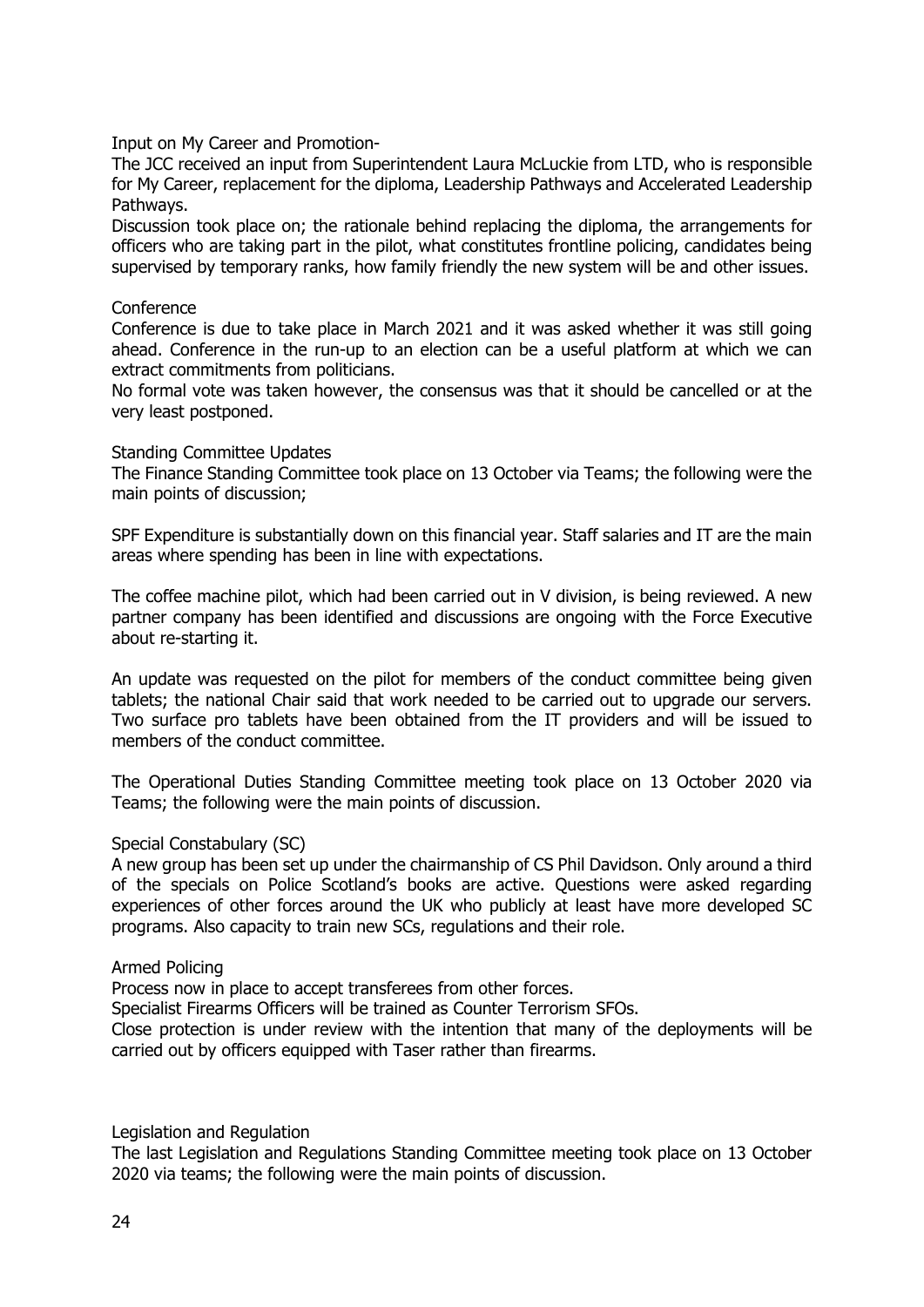The Age of Criminal Responsibility Act 2019 The Coronavirus Regulations 2020 The Review of Complaints Handling, Investigation and Misconduct.

One member asked if there was any information on proposed training for local representatives, particularly in relation to IT. The matter has been raised previously with no update provided. The WAC Chair advised that any plans to carry out training/ local inductions for newly elected representatives, had been put on hold due to Covid and understood the concerns of local representatives. He also intimated that he had hoped to have some update in relation to the roll out of devices for representative's use but there had been no progress to date.

**ACTION** WAC Chair to discuss further with WAC Secretary.

# 12 **CONSULTATIONS**

The WAC Secretary updated on the SOPs issued for consultation since the last meeting.

- 02/09/2020 Firearms Licensing Sop V4.1
- 04/09/2020 Air Support National Guide V0.06
- 04/09/2020 Fraud and Economic Crime SOP V5
- 04/09/2020 Anti-Social Behaviour SOP V7.6
- 04/09/2020 Forced Entry and Insecure Property SOP V6.05
- 04/09/2020 Community Advisors National Guidance V0.04
- 04/09/2020 Specially Trained Officers SOP V3
- 04/09/2020 EqHRIA Natonal Guidance V1
- 09/09/2020 National Notebook Guidance V1
- 09/09/2020 Incidents involving Trams V4
- 09/11/2020 Public Order V4.09
- 09/11/2020 SID SOP V5
- 09/11/2020 Armed Policing Operations V5.05
- 23/11/2020 Surveillance V3.06
- 23/11/2020 Prostitution V1.05

# 13. **MOTIONS**

There were no motions.

### 14. **CORRESPONDENCE**

The Secretary advised the members of the following items of correspondence.

- Letter of resignation from Stuart Burns dated 05/11/2020
- Letter of resignation from Ross Black dated 06/11/2020
- Letter of resignation from Jamie Carruth dated 06/11/2020
- Letter of resignation from Craig Nicolson dated 26/11/2020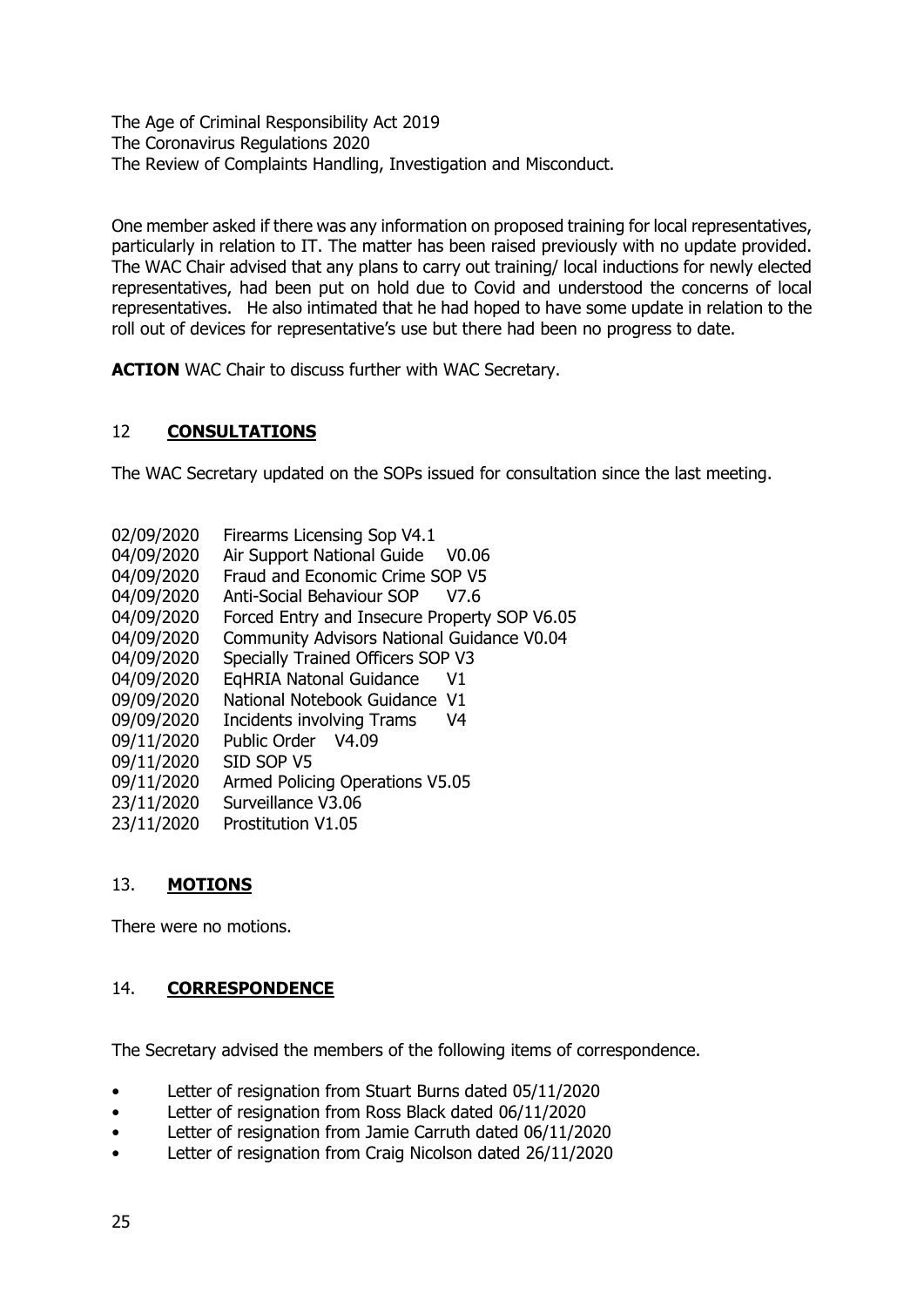# 15. **COMPETENT BUSINESS**

### 1. Bravery Awards Update

The WAC Deputy Secretary provided the following update.

A further meeting has been held with regards to changes to the bravery awards and discussion took place around what the awards would now be called, it is likely to be the SPF awards. Each application form will need four parts to be completed; judges would then individually mark each part out of 25 for a total mark out of 100.

We are looking at six categories for awards, two for bravery; an individual and a team, an award based on support an officer provides in the community they work in, for support of the service, for support of officers by a civilian and for an officer who always steps up, but is not recognised in other ways. Discussion took place around what to call these categories, and is still ongoing. Not all categories would be awarded each year unless an application meets the criteria. The criteria still needs to be discussed.

Any comments should be directed to the WAC Deputy Secretary and anyone who hears of incidents that they believe may be suitable for a bravery award should email the details when known. There are no bravery awards this year so applications will go forward next year.

2. Operational duties

The WAC Chair requested any information from representatives in relation to how well CAM is working in divisions. He asked that responses by sent by email directly to himself or to Lynne Welsh at the West Area.

3. Legislation and Regulations

The WAC Chair requested any information regarding experience implementing and enforcing the Coronavirus regulations, is there a lack of clarity between what regulations are and what is guidance?

4. Age of Criminal Responsibility Act 2019.

The legislation seems to set a very high bar before officers are able to remove children who are at risk. Local authorities will have a duty to maintain and create places of safety.

The WAC Chair requested that local reps engage with their command teams and find out where their local Social work department place of safety will be? Police premises can be places of safety; will local Social work monitor children there?

**ACTION –** local representatives to report back to WAC.

5. Covid Vaccinations